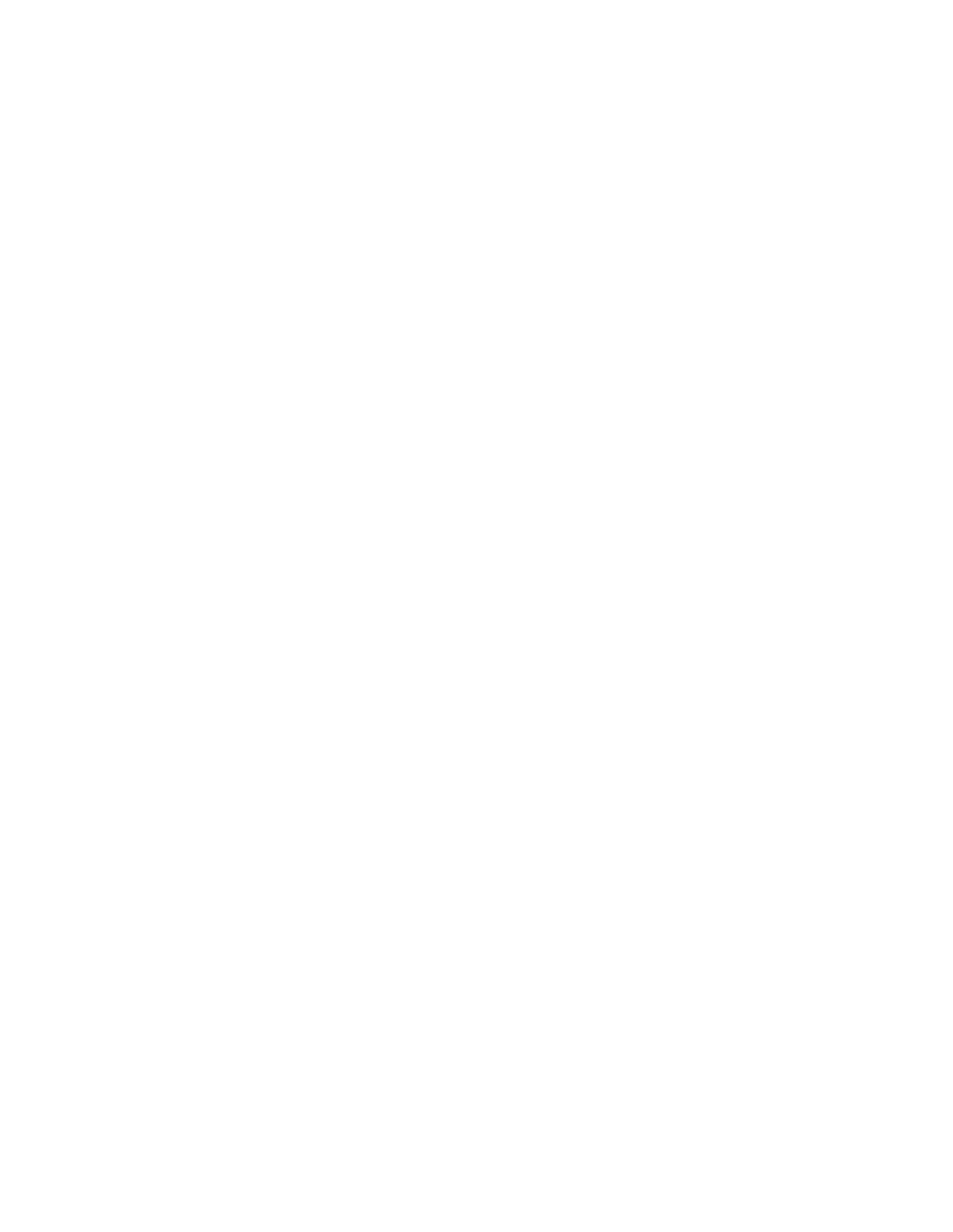## **INTRODUCTION**

Thank you for purchasing the Wagan Tech® Elite™ 400W PRO Pure Sine Wave DC to AC Power Inverter. Read and understand this manual before installing and operating this inverter. Keep this manual for future use.

The "PRO" model represents numerous improvements to our first generation of Elite pure sine inverters that meet the needs of more demanding environments providing clean power at an affordable price. It delivers a true AC sine wave identical to that of commercial power. Use this inverter to power AC appliances in your vehicle. Pure Sine Wave AC means that your sensitive electronics, such as audio/video systems, computers, and communications equipment will operate properly. Furthermore, appliances with motors operate cooler, quieter, and more efficiently when they are powered by pure sine wave AC.

The inverter is powered from 12 volt DC and it will continuously deliver 400 watts AC power at 120 volts, 60 Hz. Superior surge capability of 800 watts allows the inverter to start most difficult motorized appliances. Advanced microprocessorcontrolled circuits run cooler and are more reliable than competing units. The Elite™ 400W PRO operates at high efficiency (up to 90%), that results in long run time and extended battery life compared to other inverters with this level of power output. A 2.1A USB power port provides a convenient way to power USB devices, including smartphones, tablets and e-readers, and other mobile electronics.

The DC terminals have been designed apart from each other to ease installation and minimize the risk of accidental shortage when handling the DC cables. This inverter bonds neutral to ground, just like utility power. The enclosure vents have been minimized to reduce the risk of pest intrusion in arid tropical climates.

The Wagan Elite™ 400W PRO Pure Sine Wave Inverter is an indispensable addition to your compliment of mobile power equipment. With minimal care and proper treatment, it will provide years of reliable service.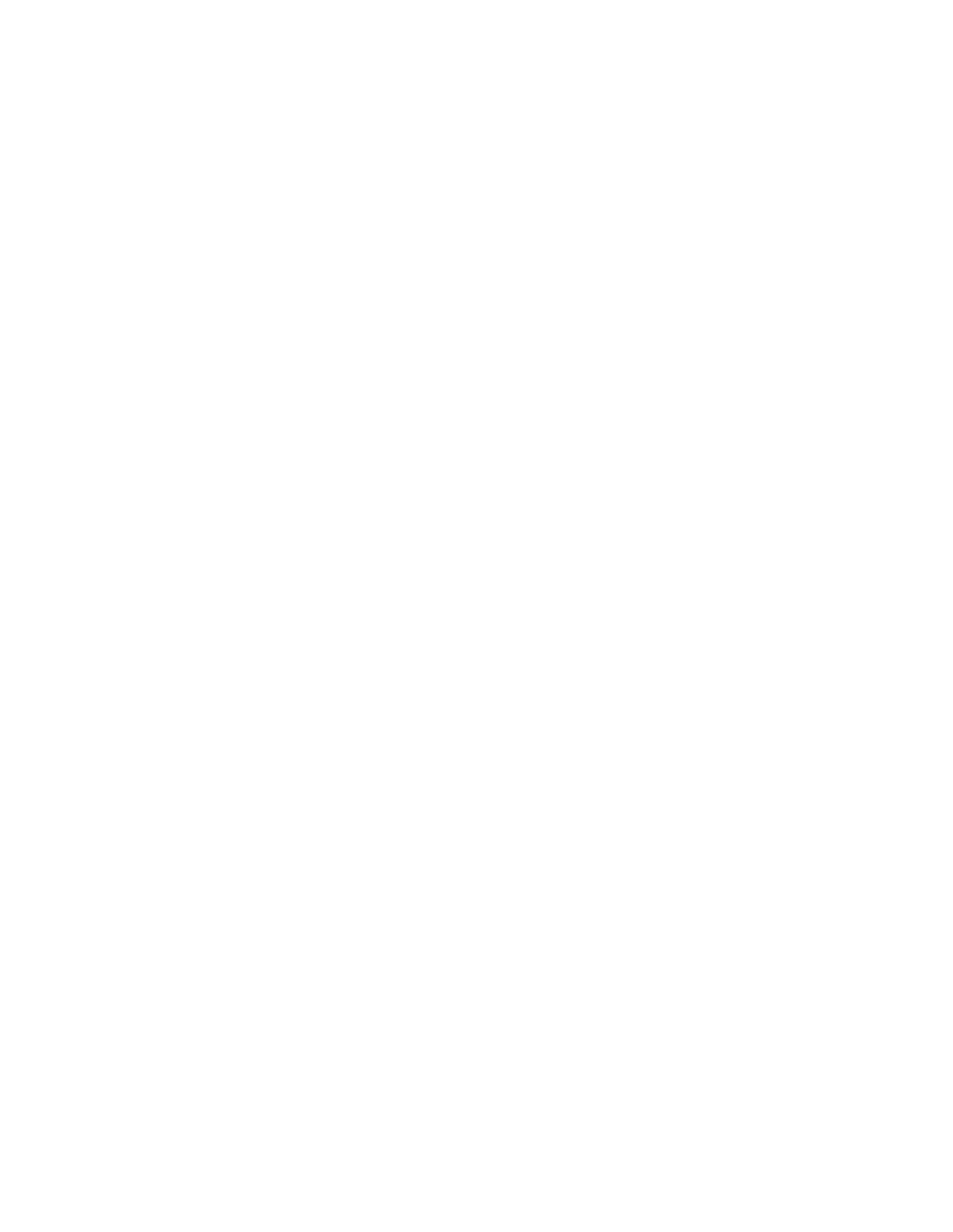## FRONT PANEL



- ON/OFF Switch This switch controls AC output of the inverter.
- Power LED (Green) When this green LED is lit, the inverter is operating normally.
- Fault LED (Red) The RED indicator turns on as the inverter shuts down due to overheating, overload, under voltage, or over voltage.
	- Immediately turn off all AC appliances if the FAULT LED is lit. Allow the inverter to cool before continuing. Make sure that the ventilation vents are not blocked.
	- If an inverter shutdown was preceded by a buzzing sound, there may be an excessive load in combination with a low voltage or cable problem.
- AC Outlets These outlets can supply up to 3.3 amps at 120V AC 60 Hz
- USB Power Port This power port can supply 5 volts at 2.1A for charging or powering smartphones, tablets and e-readers, MP3 players, GPS and other small electronic devices.

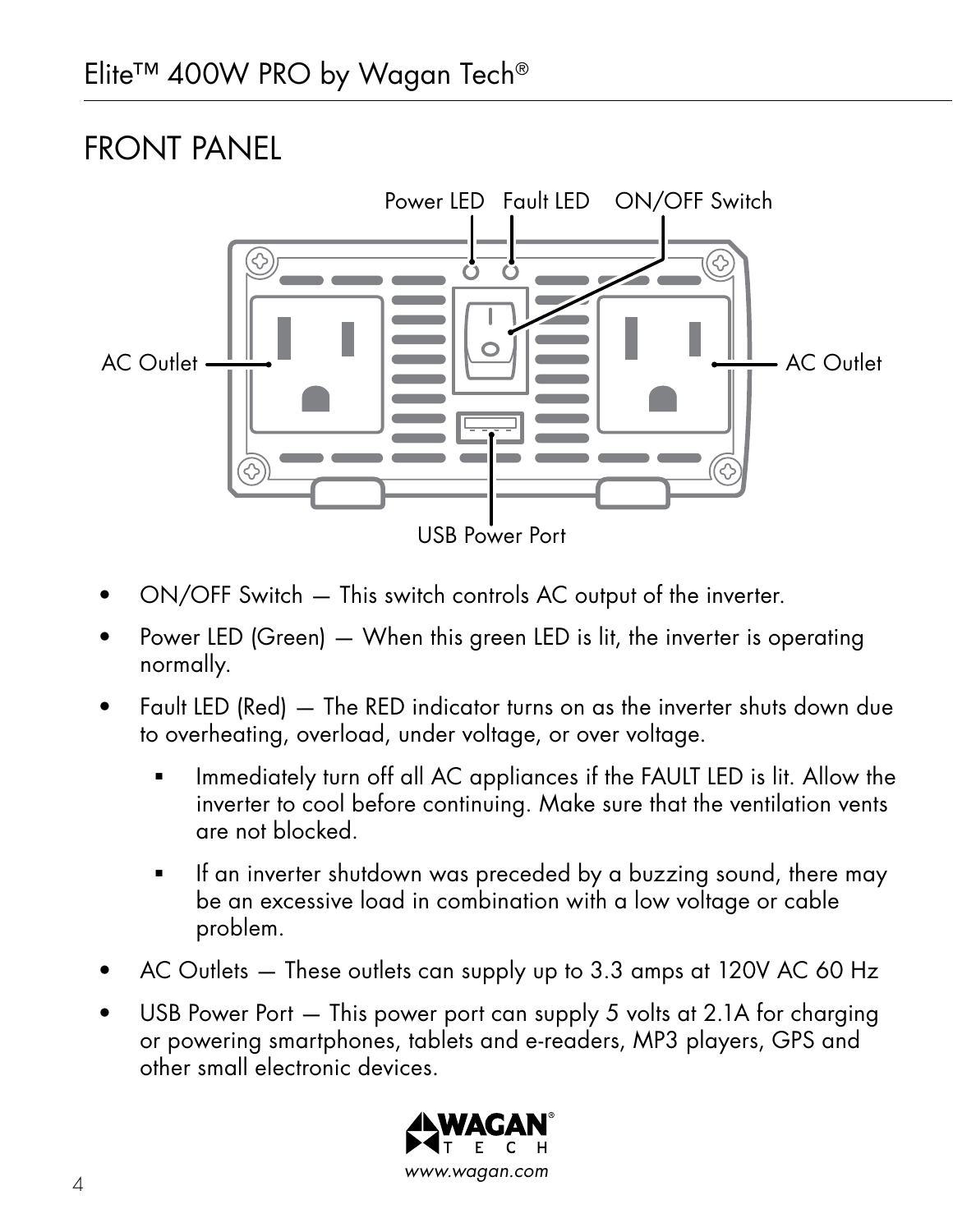• Audible Alarm (internal to the inverter) — When the Audible Alarm makes a buzzing sound, the inverter senses a low battery condition. The user should reduce the AC load, charge the battery, and check the DC cable for excessive losses.

#### REAR PANEL



- Positive Terminal Positive (+) DC Input (Red)
- Negative Terminal Negative (−) DC Input (Black)
- Cooling Fan High-speed and load controlled
- Ground Terminal For attaching an insulated safety ground wire. This safety wire is for protecting personnel if there is an unlikely failure in either the cabling or enclosure insulation.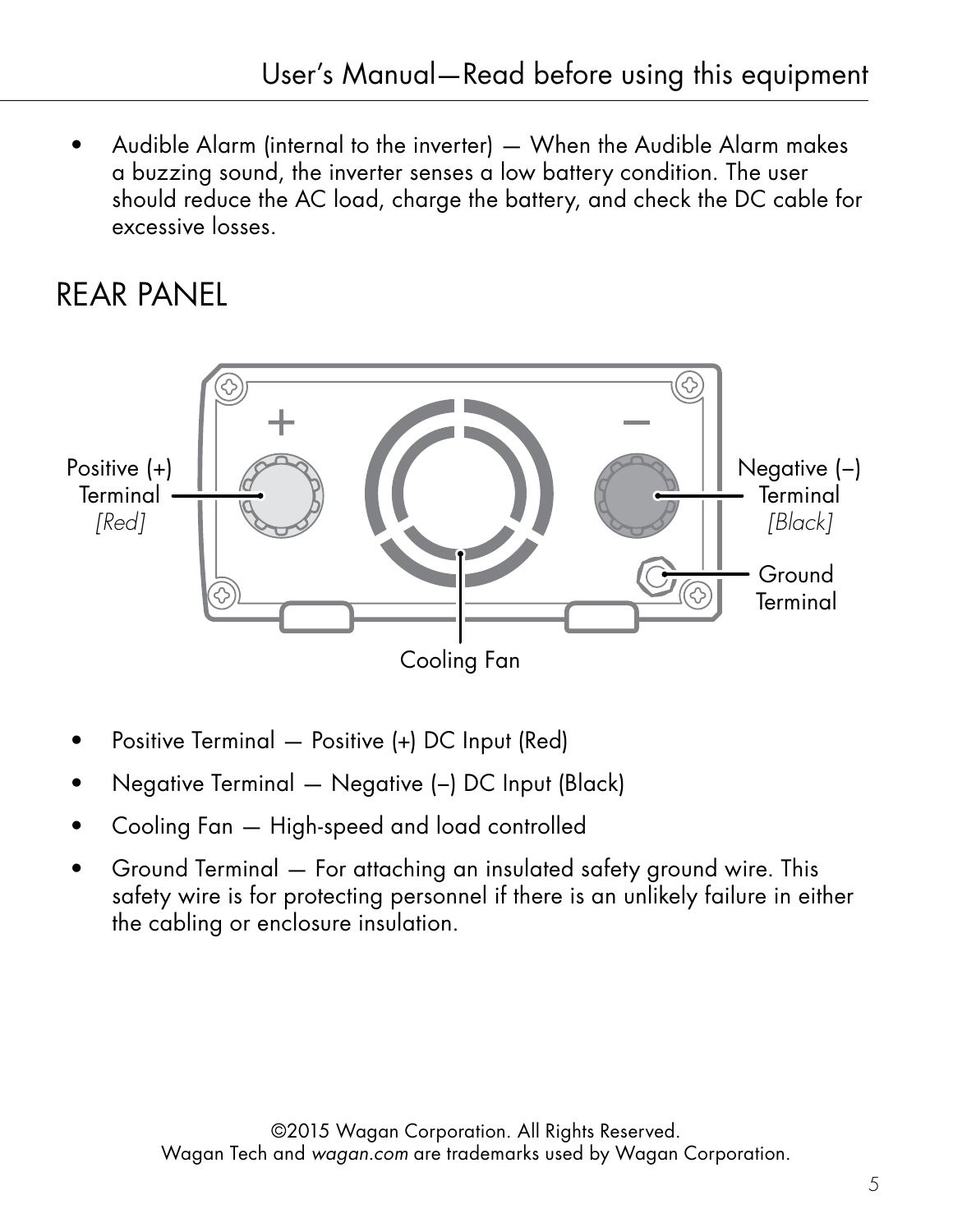# LOAD CONSIDERATIONS

The startup load of an appliance is a major factor of whether this inverter can power it. This initial load is only momentary. With many appliances, it is approximately twice the continuous load, but some appliance startup loads can be as high as eight times the continuous load.

The inverter will automatically shut down in the event of an output overload so there is no danger of damaging either the inverter or the equipment. When the red LED indicator is lit, the inverter is signaling a fault.

#### *Maximum Power from Vehicle Accessory Sockets*

Most vehicle accessory sockets that are controlled through a vehicle's ignition switch are fused at 15 amps. This limits inverter output to approximately 180 watts.

To Power 400 Watt Appliances: For temporary use, connect a battery clip adapter cord (not included) to the inverter and follow the procedure located under the "Connecting the Inverter" section.

There is no danger in leaving the inverter directly wired to the battery if the inverter is turned off after each use. The inverter will shut off when the vehicle's battery level drops down to 9.5 volts to protect the battery from draining completely.

#### DETERMINING MAXIMUM APPLIANCE WATTAGE

#### Do not exceed the 400 watt maximum AC load or the inverter will shut down.

Most electrical tools, appliances, and audio/video equipment have labels that list the unit's power requirements in watts. If the tool or device is rated in amps, multiply the amps by 120 (120V AC) to determine the watts. For example, an appliance rated at 0.5 amps will draw 60 watts.

#### WATTS =  $VOLTS \times AMPS$

Remember to consider the startup surge that motorized appliances will cause. Do not exceed the 800 watt momentary surge rating of this inverter. This can cause

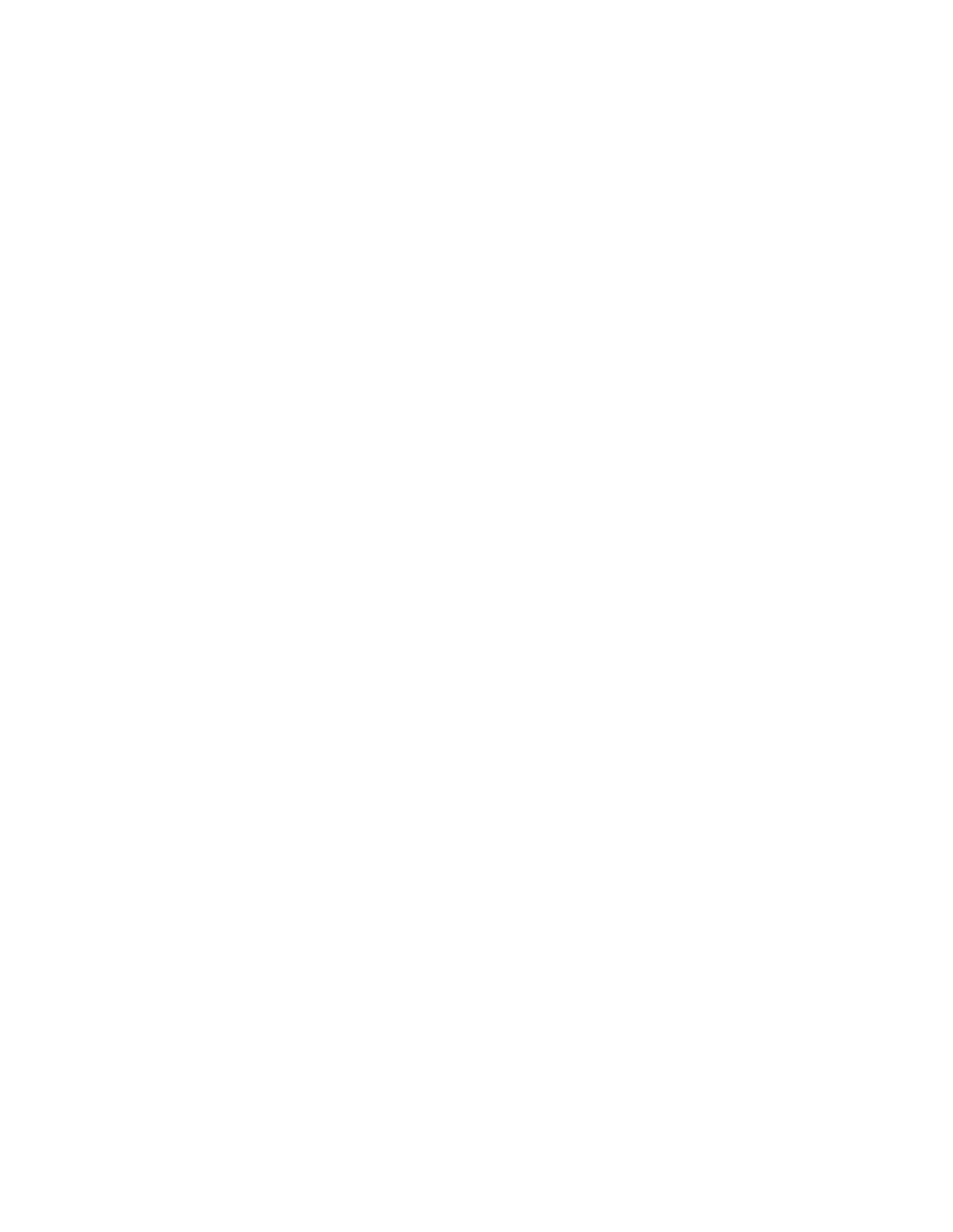- 5. Place the ON/OFF power switch in the "ON" position. The green LED should turn on, indicating the inverter is powered and operating normally.
- 6. When the inverter is not in use, place the inverter's ON/OFF Power Switch to the "OFF" position. We recommend also unplugging the DC Adapter cable from the vehicle's DC outlet.

#### *Battery Clip Adapter Cord – Up to 400W Output*



- 1. Connect an insulated copper wire to the ground terminal. The other end of the ground wire should be connected to a proper grounding point. Use the shortest practical length of wire. Connect this wire to the chassis of your vehicle or to the grounding system in your boat. In a city, the ground wire can connect to a metal cold water pipe that goes underground. In remote locations, the ground wire can be connected to an earth ground. In the unlikely event of a short circuit, operating the inverter without proper grounding can result in electric shock. Do not directly connect this ground wire to the negative DC terminal
- 2. Connect just the red terminal of the supplied DC Battery Clip Adapter Cord to the red stud terminal (+) on the rear of the inverter.
- 3. Connect the two battery clips to the battery.
	- Be sure to connect the clips to the correct polarity battery terminals. Reverse polarity connection will blow the fuse in the inverter and can permanently damage to the inverter. Damage caused by reverse polarity will void the warranty.
- 4. Connect the Negative black (−) connector to the stud connector on the rear of the inverter. There may be a momentary spark and the low voltage buzzer may briefly sound.

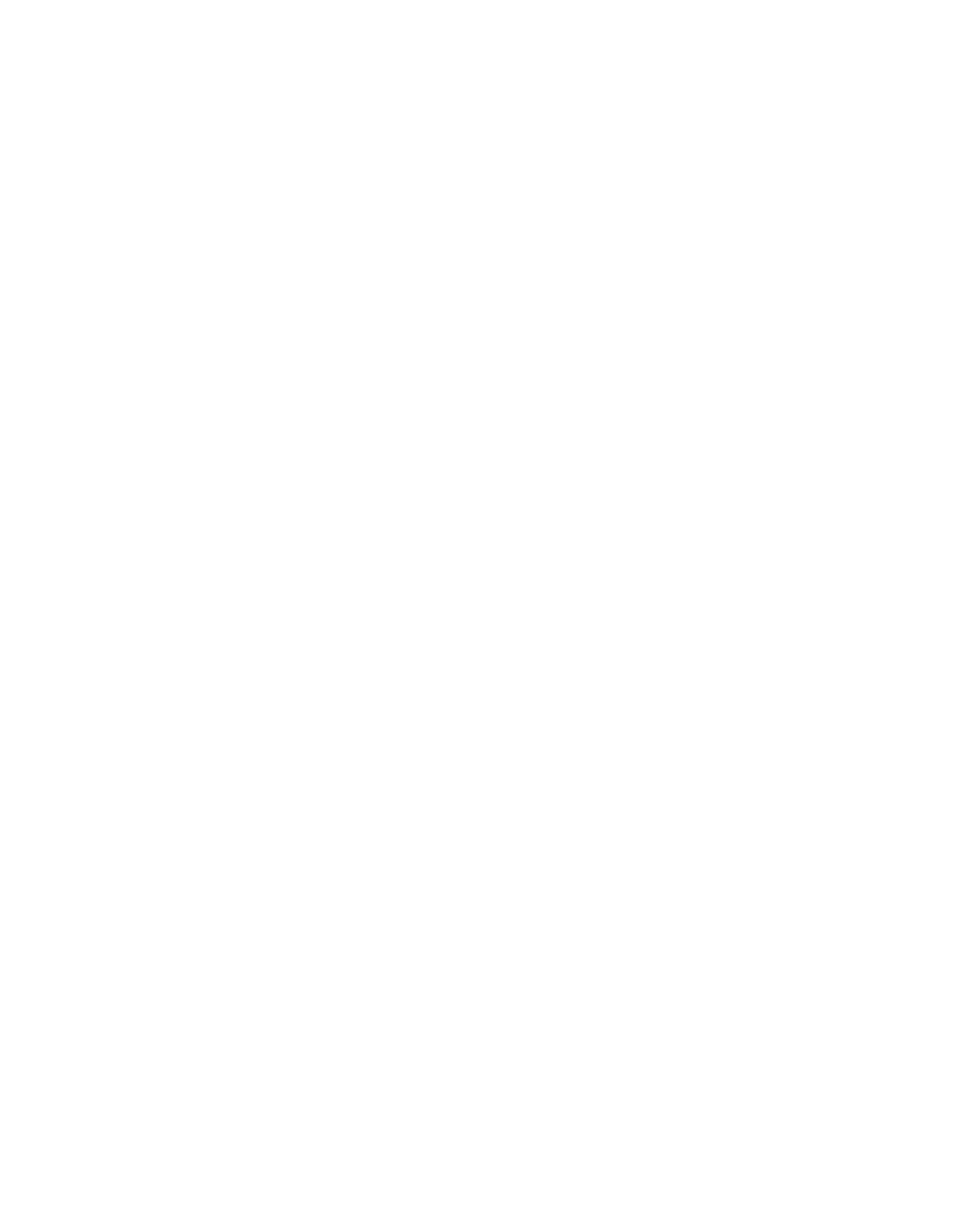PROBLEM: Continuous Buzzing Sound

| Reason                                                                         | Solution                                                                |
|--------------------------------------------------------------------------------|-------------------------------------------------------------------------|
| Input voltage is below 10.5 volts.                                             | Keep input voltage above 10.5 volts.                                    |
| Poor or weak battery condition.                                                | Recharge or replace battery.                                            |
| Poor or loose cable connection.                                                | Inspect terminals and tighten all<br>connections.                       |
| Inadequate power being delivered to<br>the inverter or excessive voltage drop. | Use heavier gauge DC cables.<br>Keep cable length as short as possible. |

## DISPOSAL/RECYCLING OF INVERTER

Electronic products are known to contain materials that are toxic if improperly disposed. Contact local authorities for disposal and recycling information.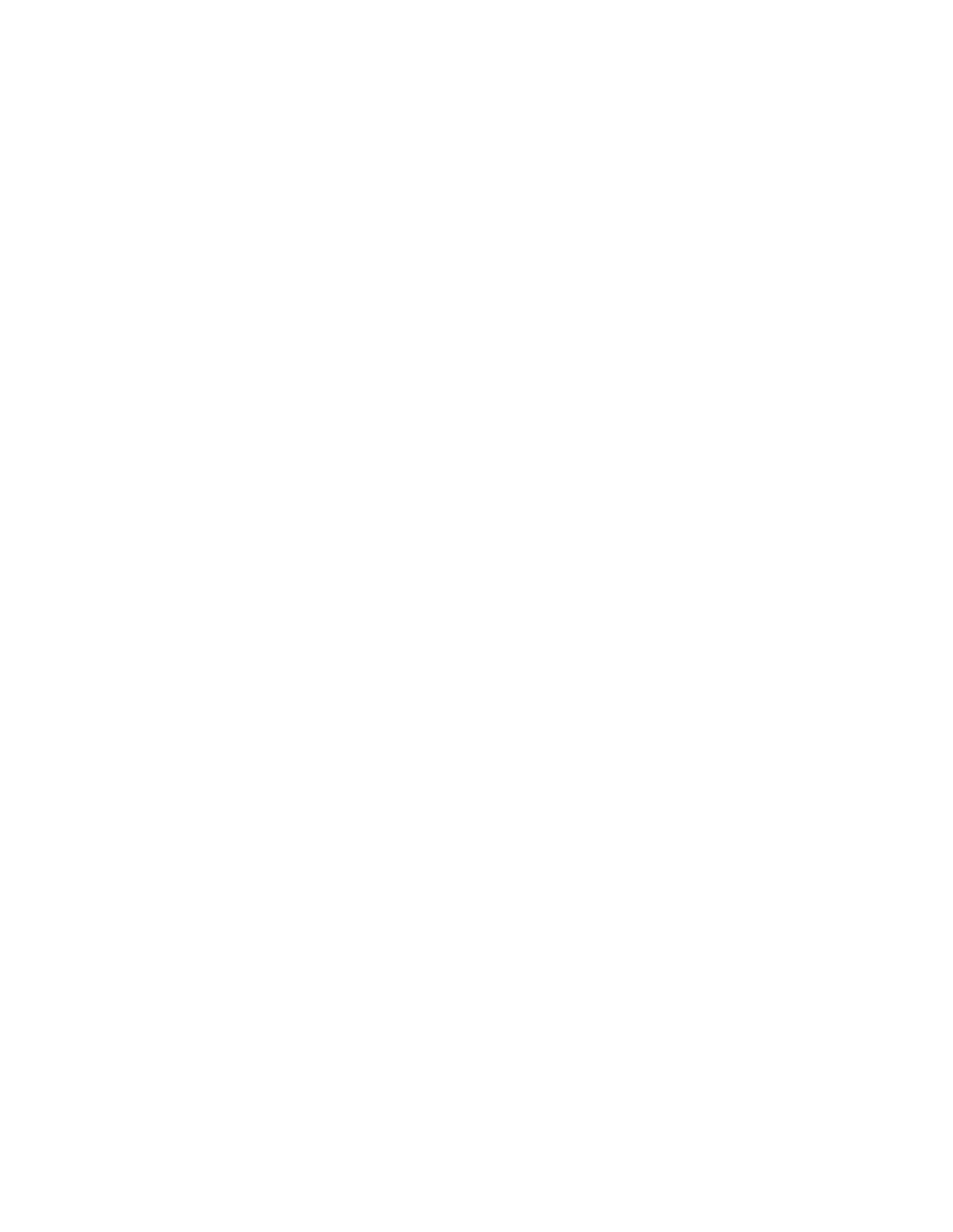# INTRODUCCIÓN

Gracias por adquirir el inversor de onda sinusoidal pura de CC a CA Elite™ 400W PRO de Wagan Tech®. Lea y comprenda este manual antes de instalar y utilizar este inversor. Guarde este manual para futuras consultas.

El modelo "PRO" representa numerosas mejoras a nuestra primera generación de Elite inversores sinusoidales puras estándar que satisfacen las necesidades de los entornos más exigentes, suministrando energía limpia de calidad a un precio asequible. Ofrece una verdadera CA de onda sinusoidal idéntica a la de la energía comercial. Utilice este inversor para accionar aparatos de CA en su vehículo. CA de onda sinusoidal pura significa que sus equipos electrónicos sensibles, tales como sistemas de audio y video, computadoras y equipos de comunicaciones funcionarán de forma correcta. Además, los aparatos con motores funcionan más frescos, más silenciosos y de forma más eficiente cuando son accionados por CA de onda sinusoidal.

El inversor se alimenta con 12 voltios de corriente continua y proporcionará de forma continua 200 vatios de corriente alterna a 120 voltios, 60 Hz. La capacidad superior para resistir sobretensiones de 800 vatios permite que inversor encienda los aparatos motorizados más difíciles. Los circuitos avanzados controlados por microprocesador funcionan más frescos y son más confiables que las unidades de la competencia.

Los terminales de CC se han diseñado separados entre sí para facilitar la instalación y minimizar el riesgo de falta de energía accidental al manejar los cables de CC. Unión neutro a tierra, al igual que la red pública. El inversor se suministra con un cable adaptador de alimentación que conecta el inversor a una fuente de alimentación de CC. Las rejillas de ventilación de la carcasa se han minimizado para reducir el riesgo de intrusión de plagas en climas tropicales áridos.

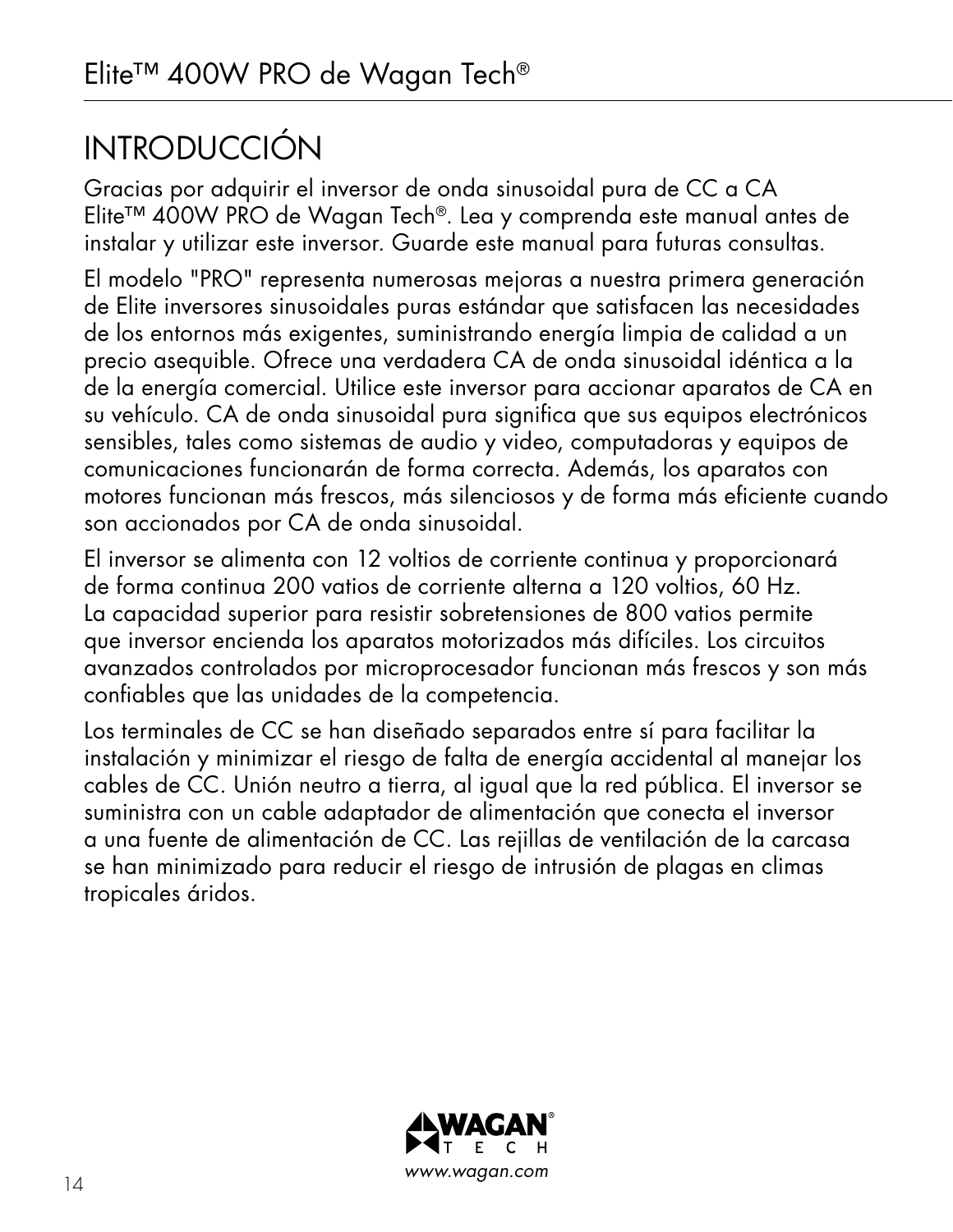El Elite™ 400W PRO también funciona con una alta eficiencia (hasta del 90%), que se traduce en tiempo de funcionamiento prolongado y duración extendida de la batería en comparación con otros inversores con este nivel de potencia de salida. Un puerto de alimentación USB de 2.1A proporciona una manera conveniente para accionar aparatos USB o cargar teléfonos inteligentes, tabletas y lectores electrónicos, así como otros dispositivos electrónicos móviles.

El inversor de onda sinusoidal pura Wagan Elite™ 400W PRO es un complemento indispensable para completar su equipo de energía móvil. Con cuidados mínimos y un tratamiento adecuado, proporcionará años de servicio confiable.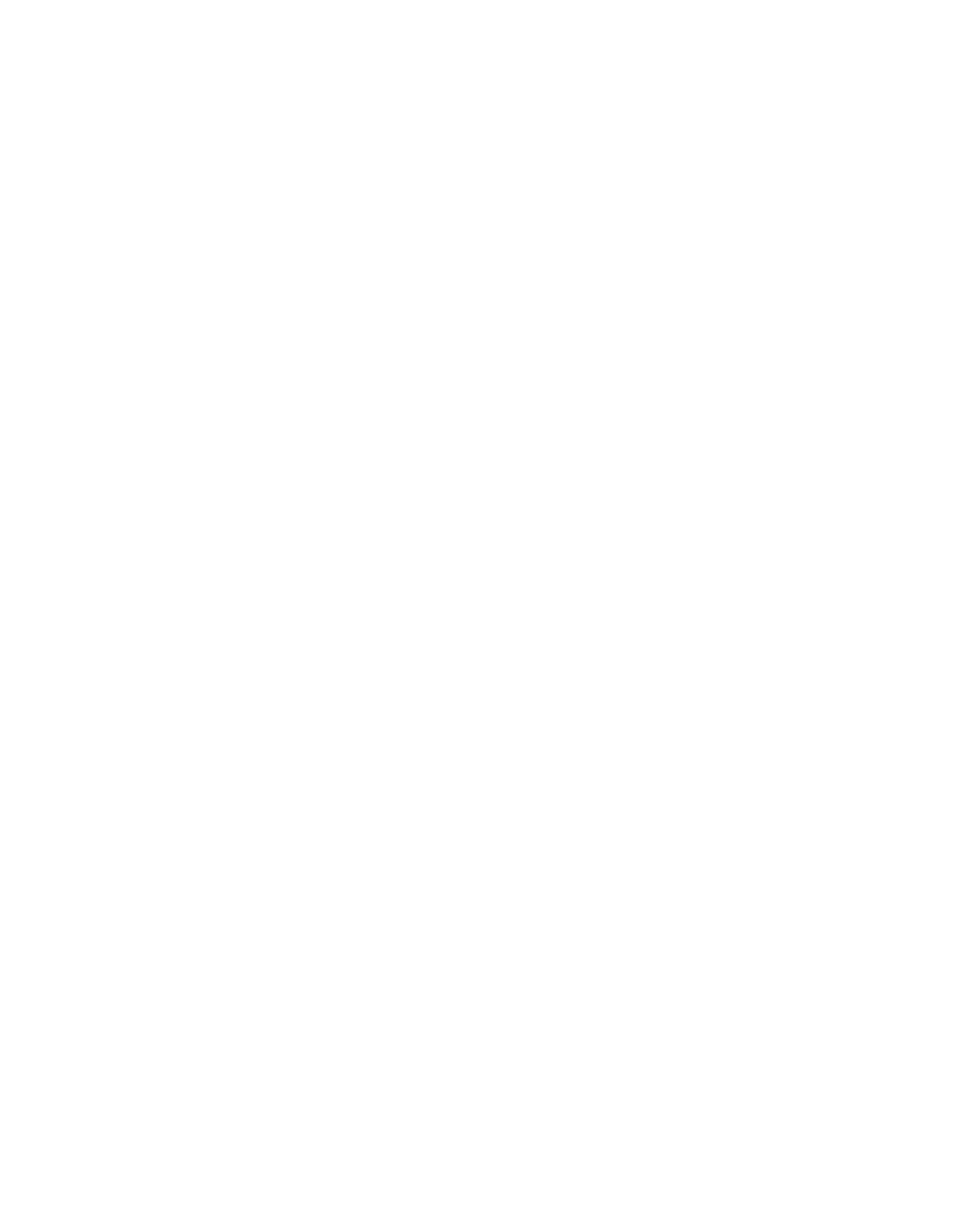## PANEL FRONTAL



Puerto de Alimentación USB

- Interruptor de Encendido/Apagado (ON/OFF) Este interruptor controla la salida de CA del inversor.
- LED de Funcionamiento (Verde) Cuando este LED esté en verde, el inversor está funcionando normalmente.
- LED de Falla (Rojo) El indicador ROJO se enciende cuando el inversor se apaga debido a un sobrecalentamiento, sobrecarga, bajo voltaje o sobre voltaje.
	- Apague inmediatamente todos los aparatos de CA si se enciende el LED de Falla. Deje que el inversor se enfríe antes de continuar. Asegúrese de que las rejillas de ventilación no estén bloqueadas.
	- Si el apagado del inversor fue precedido por un sonido de zumbido, puede haber una carga excesiva en combinación con un bajo voltaje o un problema con el cable.
- Salidas de CA Estas dos tomas, combinadas, pueden suministrar energía hasta de 1.6 amperios a 120V CA 60 Hz.

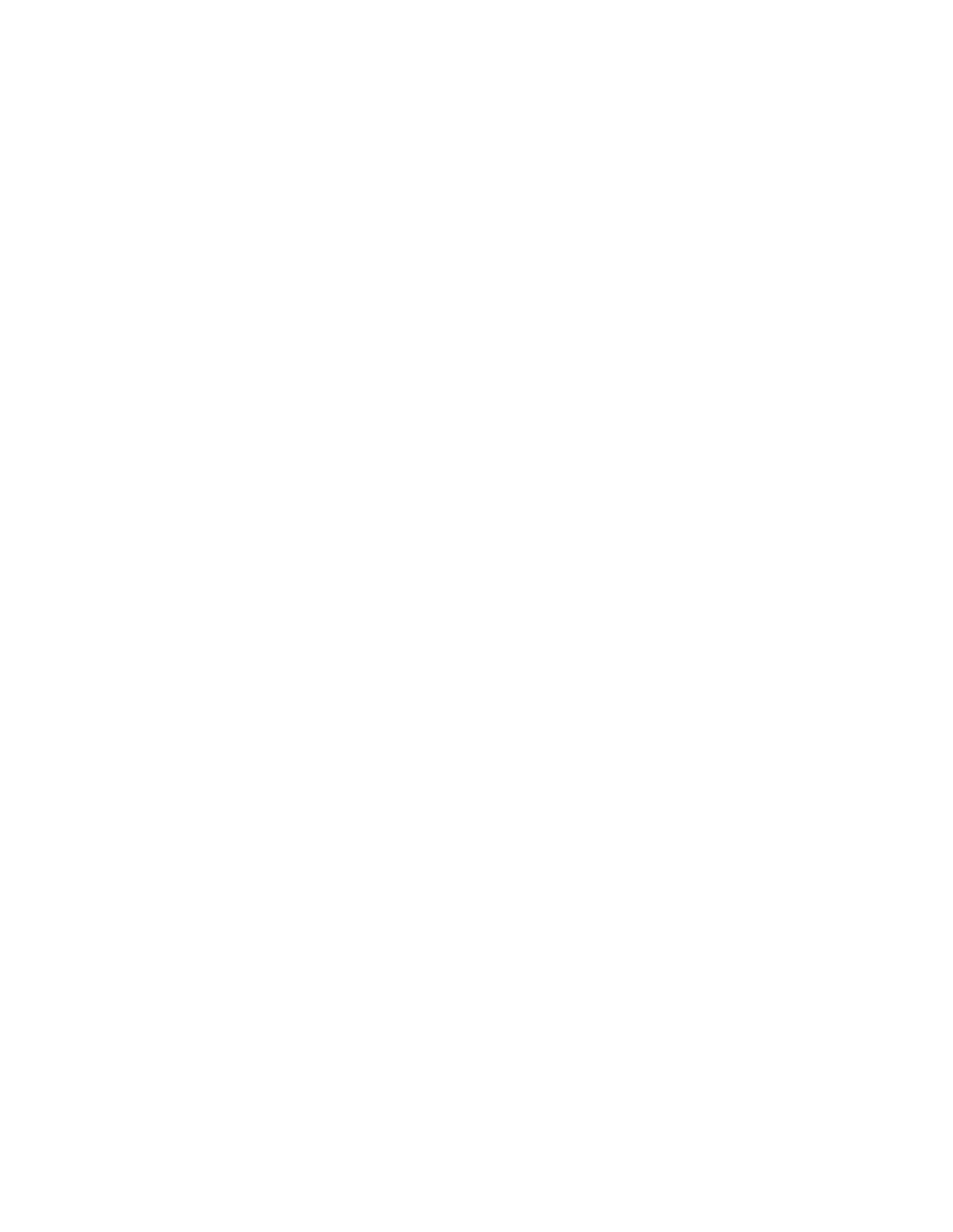en caso de una posible falla, ya sea en el cableado o en el aislamiento de la carcasa.

# CONSIDERACIONES DE CARGA

La carga de arranque de un aparato es un factor importante para determinar si este inversor puede accionarlo. Esta carga inicial es sólo momentánea. Con muchos aparatos, es aproximadamente el doble de la carga continua, pero algunas cargas de arranque de aparatos pueden ser hasta ocho veces la carga continua.

El inversor se apagará automáticamente en caso de una sobrecarga de salida, así que no hay peligro de que dañe el inversor o el equipo. Cuando se ilumina el indicador LED rojo, el inversor está indicando una falla.

#### *Potencia máxima de enchufes para accesorios vehiculares*

La mayoría de los enchufes para accesorios de vehículos que se controlan a través del interruptor de encendido tienen un fusible de 15 amperios. Esto limita la salida del inversor a aproximadamente 180 vatios.

Para alimentar electrodomésticos que requieres de 400 vatios: Para uso temporal, conecte un cable adaptador con pinzas (no incluido) al inversor y siga el procedimiento que se encuentra en la sección "Conexión del inversor".

No hay peligro al dejar el inversor directamente conectado a la batería si se desconecta después de cada uso. El inversor se apagará cuando el nivel de batería del vehículo descienda a 9.5 voltios para proteger que la batería se agote por completo.

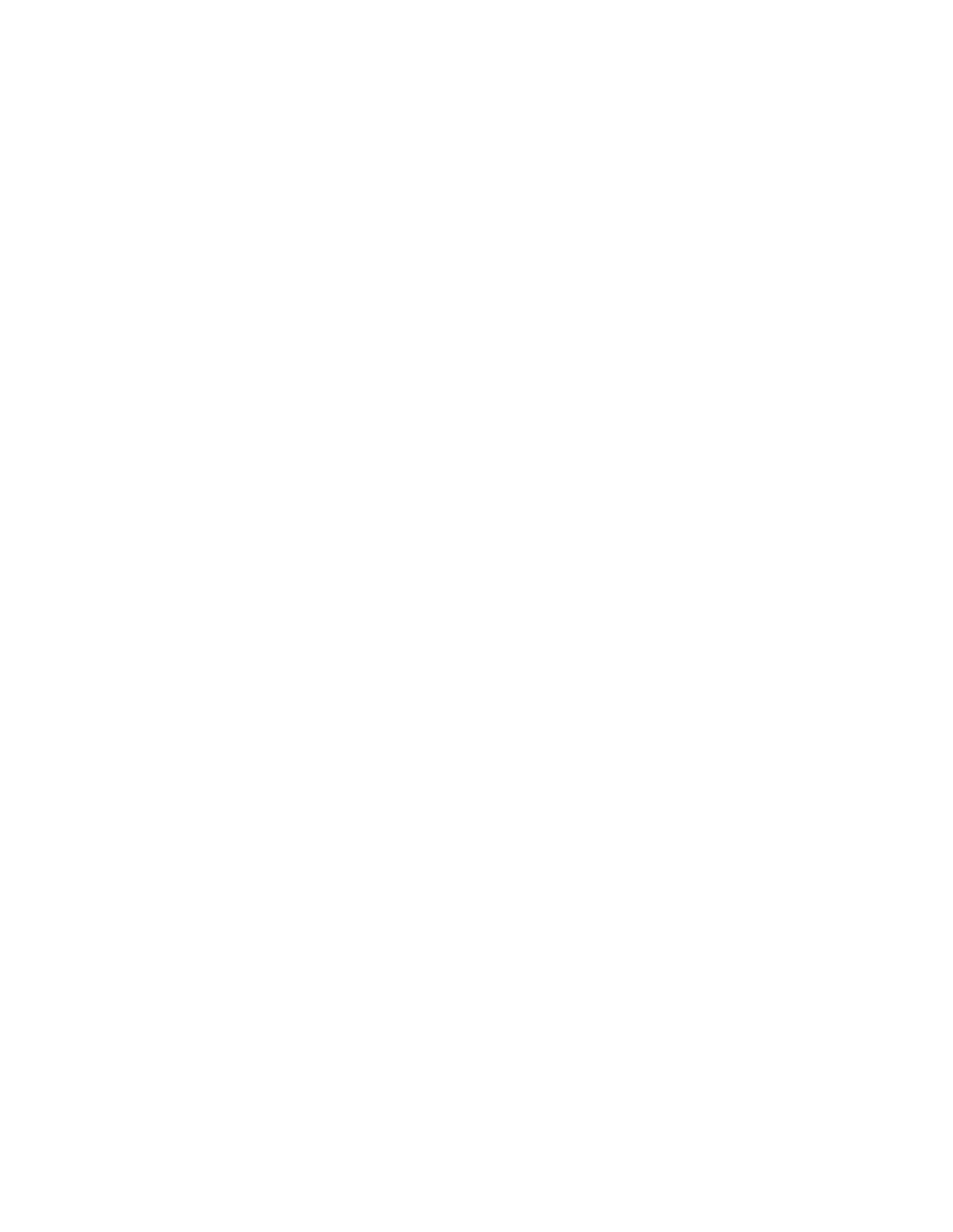*Cable Adaptador con Pinzas de Batería – Hasta 400W de Salida*



- 1. Conecte un alambre de cobre aislado al terminal de conexión a tierra. El otro extremo del cable de conexión a tierra debe conectarse a un punto de conexión a tierra adecuado. Utilice la longitud práctica más corta de alambre. Conecte este cable al chasis de su vehículo o al sistema de puesta a tierra de su embarcación. En una ciudad, el cable a tierra puede conectarse a una tubería metálica de agua fría que entre al subsuelo. En lugares remotos, el cable a tierra puede conectarse a una toma de tierra. En el caso poco probable de un corto circuito, la utilización del inversor sin una conexión a tierra adecuada puede provocar una descarga eléctrica. No conecte directamente el cable a tierra al terminal negativo de CC.
- 2. Conecte solo el terminal rojo del cable adaptador de CC con pinzas de batería suministrado al terminal de perno roscado rojo (+) en la parte posterior del inversor.
- 3. Conecte las dos pinzas de batería a la batería.
	- Asegúrese de conectar las pinzas a los terminales de la batería de la polaridad correcta. La conexión de polaridad inversa quemará el fusible del inversor y puede causar daños permanentes en el mismo. Los daños causados por la inversión de polaridad anularán la garantía.
- 4. Conecte el conector negro negativo (−) al conector de perno en la parte posterior del inversor. Puede haber una chispa momentánea y puede sonar brevemente la alarma de bajo voltaje.
- 5. Enchufe el cable del aparato de CA en toma de CA del inversor, y/o su dispositivo USB en el puerto de alimentación USB.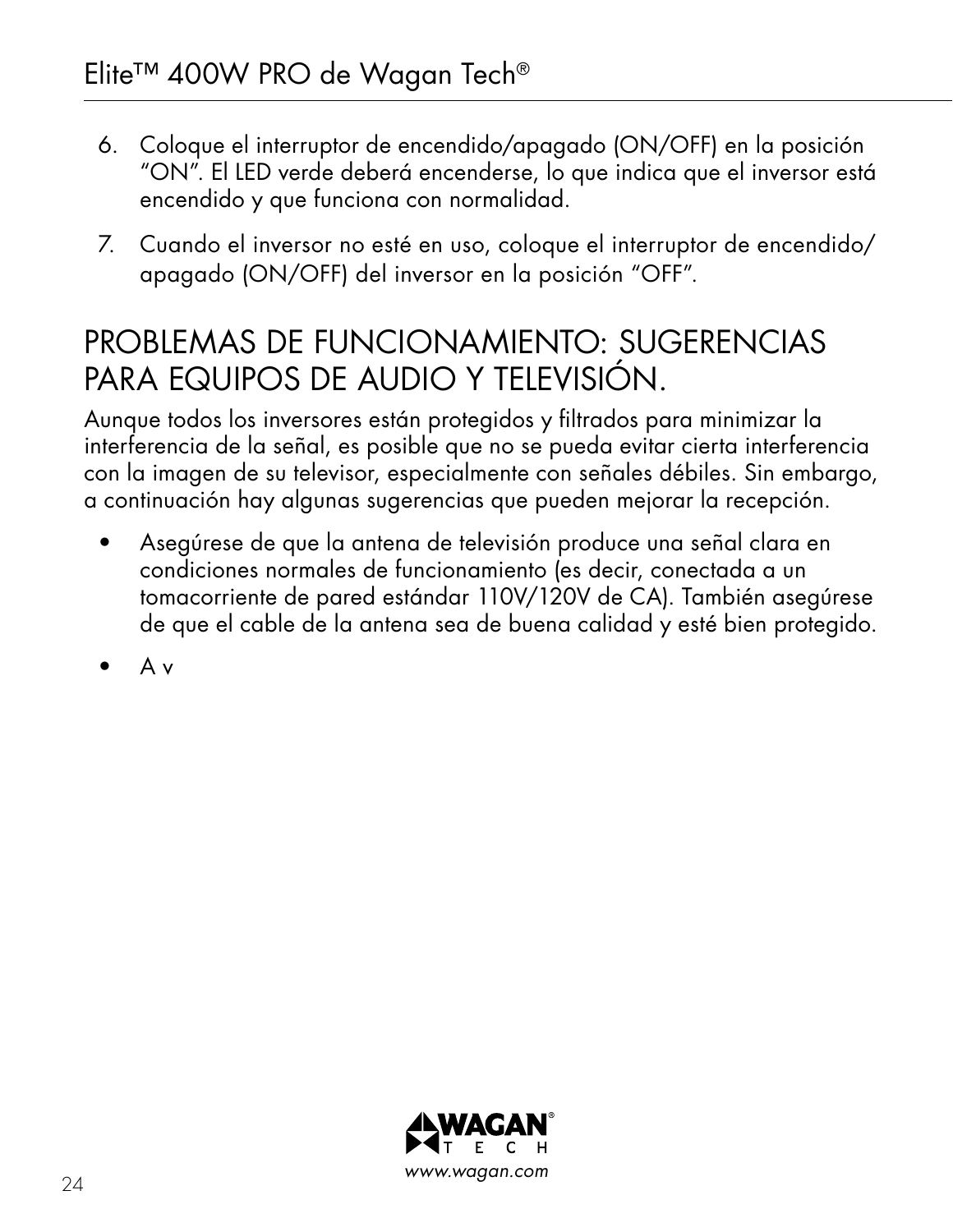# SOLUCIÓN DE PROBLEMAS

PROBLEMA: Voltaje de salida bajo o nulo – LED de Falla encendido

| Razón                                                                                                          | Solución            |
|----------------------------------------------------------------------------------------------------------------|---------------------|
| Contacto deficiente con la batería o los   Limpie los terminales a fondo. Vuelva a<br>terminales del inversor. | instalar y apriete. |

PROBLEMA: No hay voltaje de salida – Ningún LED encendido

| Razón           | Solución                                                                                                |
|-----------------|---------------------------------------------------------------------------------------------------------|
| Fusible quemado | Revise el fusible. Si el fusible está<br>fundido, reemplácelo con el mismo tipo<br>ly rango de fusible. |

PROBLEMA: Apagado automático del inversor – LED de falla encendido

| Razón                                                             | Solución                                                                                                                                                                           |
|-------------------------------------------------------------------|------------------------------------------------------------------------------------------------------------------------------------------------------------------------------------|
| El voltaje de la batería está por debajo<br>de 9.5 voltios.       | Cargue o cambie la batería.                                                                                                                                                        |
| El inversor está demasiado caliente<br>(modo de apagado térmico). | Deje que el inversor se enfríe.<br>Compruebe si hay una<br>ventilación adecuada.<br>Reduzca la carga del inversor a<br>la salida máxima de potencia de<br>TrueRated™ especificada. |

#### PROBLEMA: Apagado del inversor – LED de falla encendido

| Razón                               | Solución                                  |
|-------------------------------------|-------------------------------------------|
| El equipo en funcionamiento consume | No utilice el equipo con este inversor;   |
| demasiada energía.                  | utilice un inversor de potencia superior. |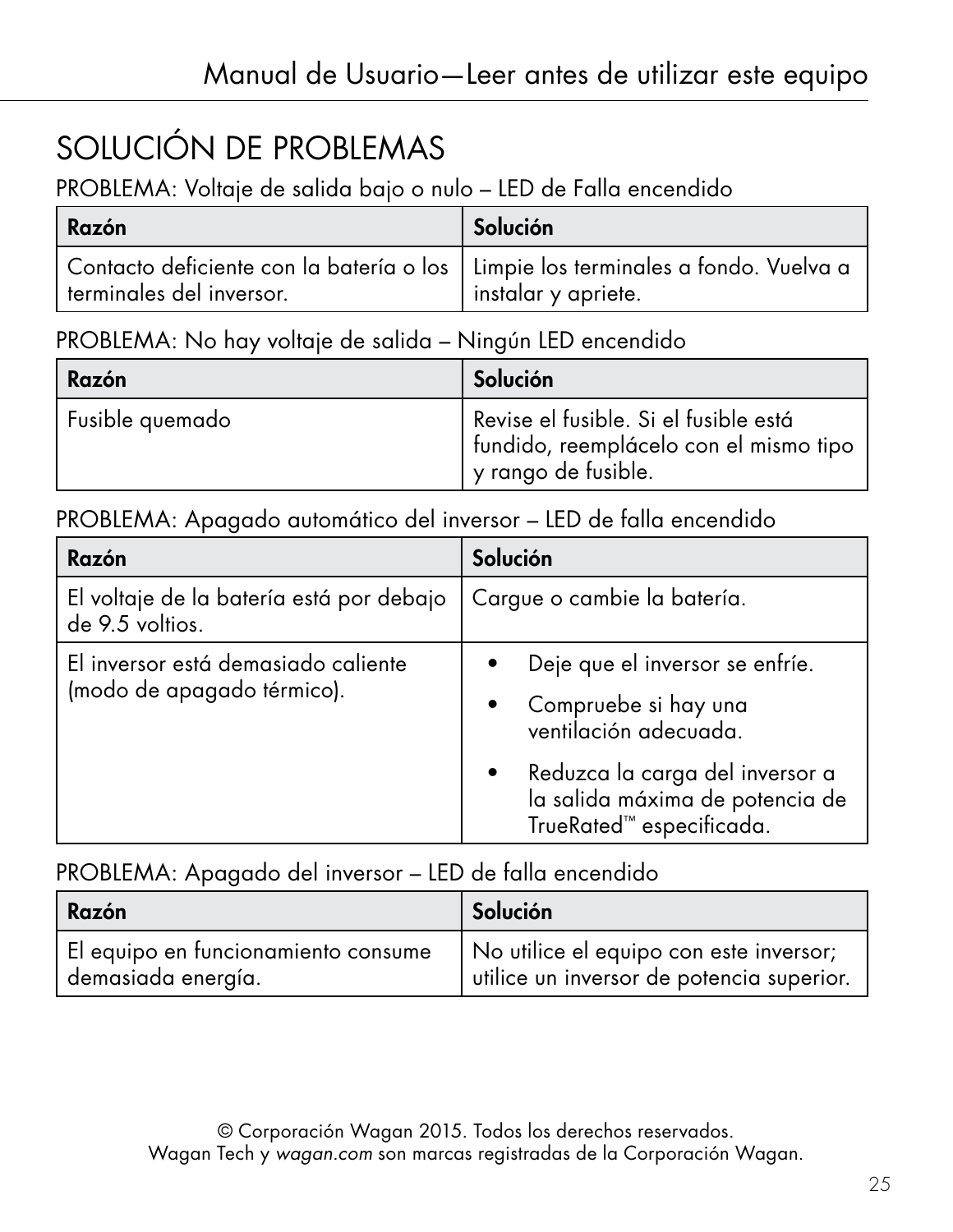| Razón                                       | Solución                               |
|---------------------------------------------|----------------------------------------|
| El voltaje de entrada está por debajo       | Mantenga el voltaje de entrada por     |
| de 10.5 voltios.                            | encima de 10.5 voltios.                |
| Mal estado o estado débil de la<br>batería. | Recargue o reemplace la batería.       |
| Mala conexión del cable o cable             | Inspeccione los terminales y apriete   |
| suelto.                                     | todas las conexiones.                  |
| Se está suministrando una potencia          | Utilice cables de CC de mayor calibre. |
| inadecuada al inversor o caída              | Mantenga la longitud del cable lo más  |
| excesiva de voltaje.                        | corta posible.                         |

PROBLEMA: Sonido de zumbido continuo

# ELIMINACIÓN/RECICLAJE DEL INVERSOR

Se sabe que los productos electrónicos contienen materiales que son tóxicos si se desechan inadecuadamente. Póngase en contacto con las autoridades locales para obtener información sobre eliminación y reciclaje.

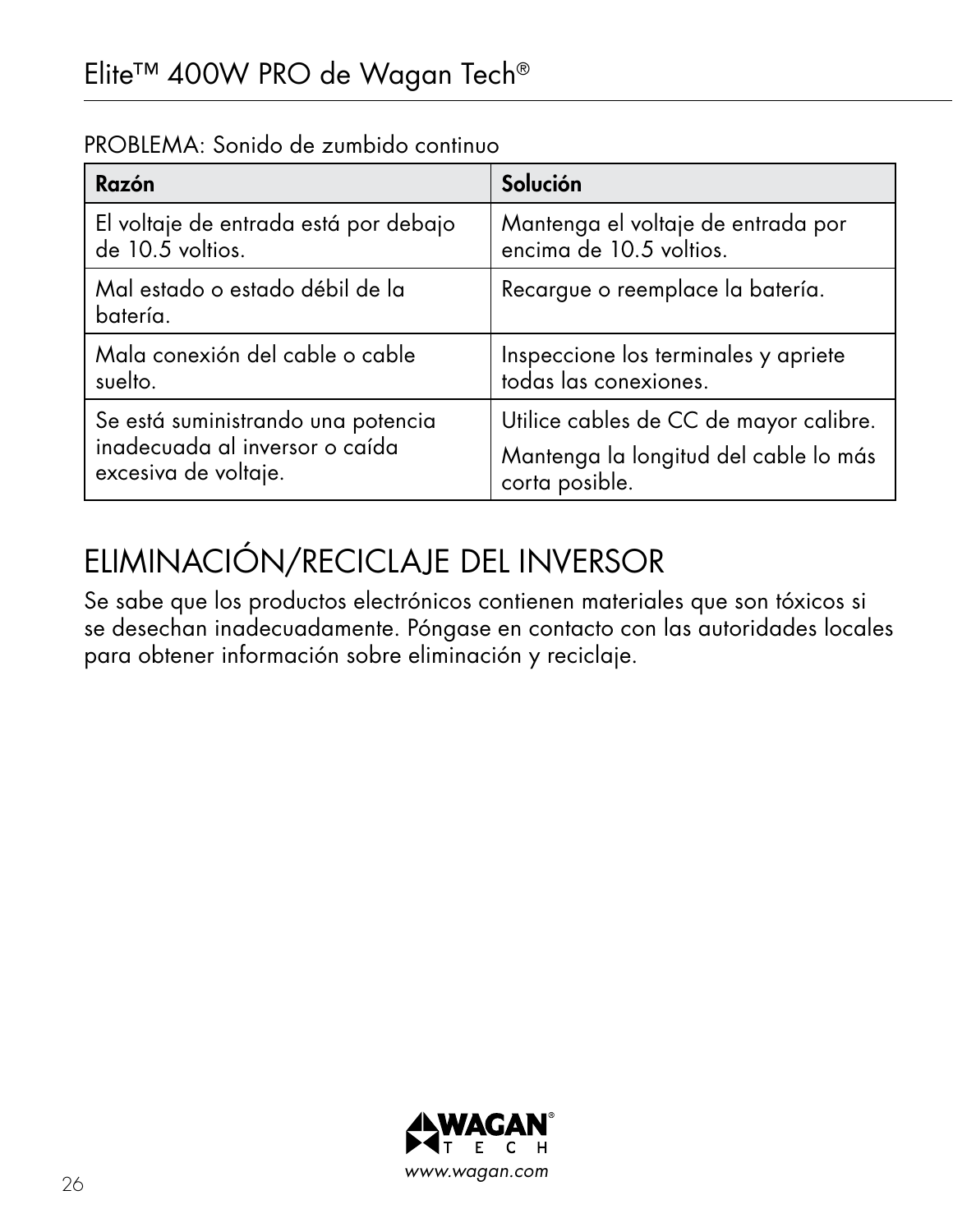### Garantía Limitada de la Corporación Wagan

#### **La garantía de WAGAN Corporation se limita exclusivamente a los productos vendidos en Estados Unidos.**

#### **Duración de la garantía:**

Se extiende la garantía del producto para el comprador original por el periodo de dos (2) años a partir de la fecha de compra original, que declara que está libre de defectos de materiales y mano de obra. WAGAN Corporation no asume ninguna responsabilidad por daños consecuentes. Bajo ninguna circunstancia WAGAN Corporation asumirá responsabilidad por daños que excedan el importe pagado por el producto en una tienda minorista.

#### **Cumplimiento de la garantía:**

Durante el periodo de la garantía, un producto defectuoso será reemplazado por un modelo equivalente cuando el producto sea devuelto a WAGAN Corporation con un recibo original de la tienda. WAGAN Corporation, a su criterio, reemplazará, reemplazará o reparará la parte defectuosa. El producto de reemplazo quedará cubierto por el resto del periodo de la garantía original. Esta garantía no se extiende a las unidades cuyo uso haya violado las instrucciones suministradas por escrito.

#### **Exclusiones de la garantía:**

Esta garantía reemplaza toda otra garantía expresa o implícita y ningún representante o persona están autorizados a asumir responsabilidad alguna en relación con la venta de nuestros productos. No se aceptarán reclamos por defectos o falla de funcionamiento o falla del producto bajo ninguna interpretación del derecho de responsabilidad civil, contractual o comercial, sin limitarse a negligencia, negligencia grave, responsabilidad objetiva, violación de garantía y violación de contrato.

#### **Devoluciones:**

Comuníquese con el servicio de atención al cliente por teléfono, correo electrónico o en nuestro sitio web bajo la página "Customer Care" ("atención al cliente") para obtener instrucciones sobre cómo gestionar un reclamo de garantía. WAGAN Corporation no asume responsabilidad alguna por los gastos de envío incurridos al devolver el/los artículo/s a la empresa para su reparación o reemplazo; asimismo, WAGAN no asume responsabilidad alguna por el/los artículo/s que se devuelve/n sin un número oficial de Autorización de Devolución (RA#).

Registre su producto en línea en http://tinyurl.com/wagan-registration para ser agregado a nuestra lista de correo electrónico. Recibirá reseñas sobre nuestros próximos productos, promociones y eventos.

*©2015*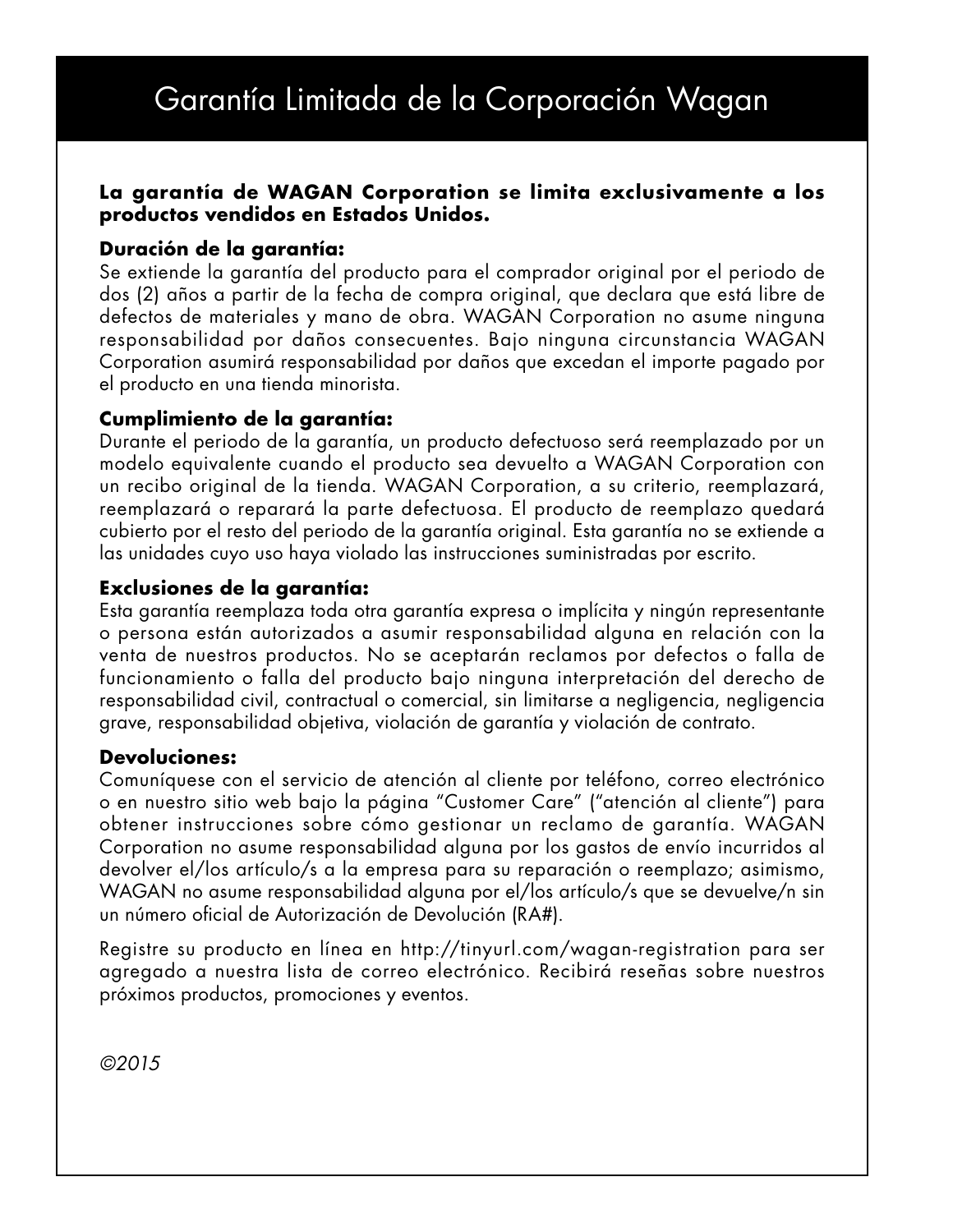## **INTRODUCTION**

Merci d'avoir acheté l'onduleur continu/alternatif Elite<sup>xc</sup> 400W PRO de Wagan Tech<sup>tte</sup>. Assurez-vous de bien lire et de bien comprendre le contenu de ce manuel avant d'installer et d'utiliser votre onduleur. Gardez le manuel afin de le consulter ultérieurement.

Le modèle "PRO" représente de nombreuses améliorations à notre première génération d'onduleurs sinusoïdaux purs Elite qui nombreuses fonctionnalités répondant aux exigences des milieux plus complexes. Vous bénéficiez ainsi d'électricité propre et de qualité à prix abordable. Il émet une tension sinusoïdale pure en courant alternatif, identique à celle de l'énergie commerciale. Cet onduleur alimente les appareils en CA dans votre véhicule. Le CA sous tension à onde sinusoïdale permet le bon fonctionnement des appareils électroniques les plus délicats : systèmes audio-vidéo, ordinateurs et appareils de communication. En outre, les appareils motorisés chaufferont moins, feront moins de bruit et seront plus efficaces sous tension AC sinusoïdale.

Votre nouvel onduleur est alimenté par CC de 12 volts, et émet continuellement 400 watts de CA à 120 volts, 60 Hz. Une capacité de surtension supérieure de 800 watts permet à l'onduleur de démarrer appareils motorisés les plus difficiles. Ses circuits avancés commandés par microprocesseur chauffent moins, et sont plus fiables que ses concurrents. L'Elite<sup>®</sup> 400W PRO fonctionnant à haute efficacité (jusqu'à 90%), il peut fonctionner pendant de longues périodes et sa batterie dure plus longtemps que celle des onduleurs de la même puissance de sortie. Le port d'alimentation USB 2,1A est un moyen pratique d'alimenter les appareils USB ou de charger smartphones, tablettes, liseuses et autres appareils portables électroniques.

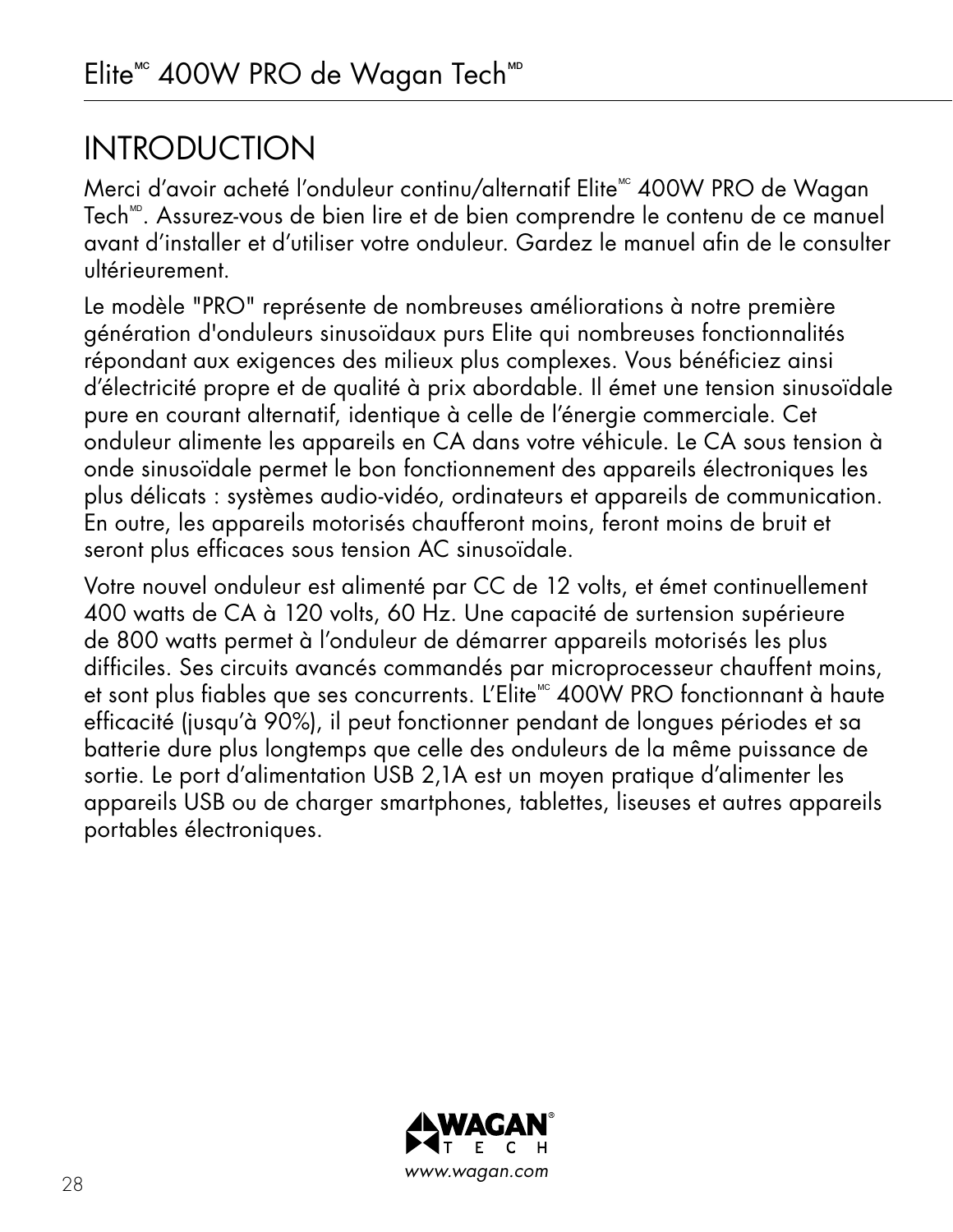Les bornes de CC sont séparées les uns des autres pour faciliter l'installation et réduire au minimum le risque de panne accidentelle pendant la manipulation des câbles de CC. Il est neutre jusqu'à la mise à la terre, comme l'électricité publique. Les évents de fermeture ont été réduits au minimum afin d'empêcher les animaux de pénétrer dans les climats tropicaux ou arides.

L'onduleur sinusoïdal Wagan Elite<sup>®</sup> 400W PRO est un ajout indispensable à votre collection d'appareils portables. Un minimum d'entretien suffira à en tirer des années de service sans faille.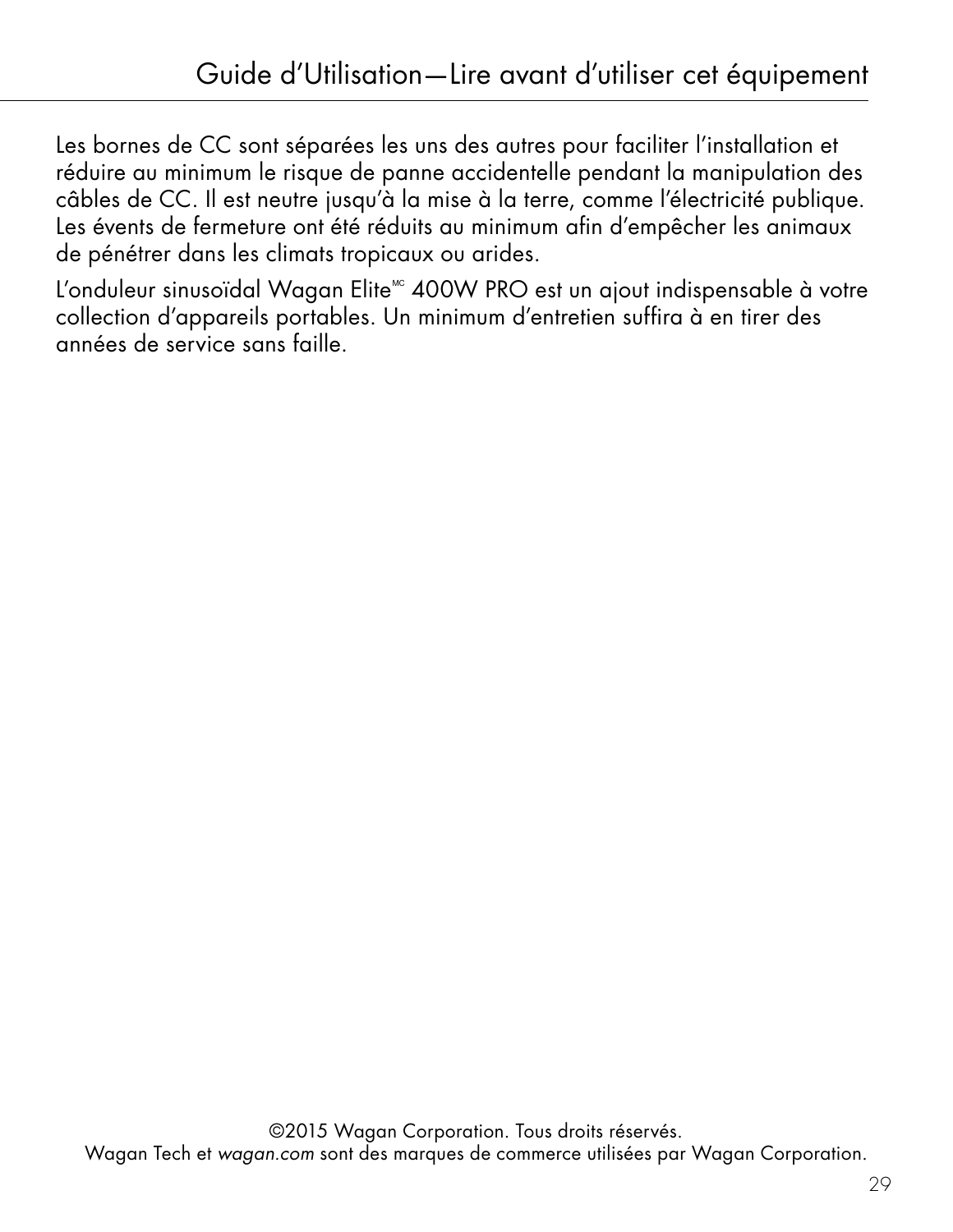# DÉTAILS TECHNIQUES\*

| Onde de sortie                                                                | Tension sinusoïdale                   |
|-------------------------------------------------------------------------------|---------------------------------------|
| Entrée                                                                        | <b>12V CC</b>                         |
| Sortie                                                                        | <b>120V CA</b>                        |
| Puissance TrueRated <sup>®c</sup>                                             | 400 watts (24 heures continue)        |
| Onde de pointe                                                                | 800 watts                             |
| Efficacité                                                                    | >90%                                  |
| Fréquence                                                                     | 60Hz                                  |
| Distorsion harmonique totale                                                  | $< 3\%$                               |
| Consommation de courant à vide                                                | < 0.3A                                |
| Niveau de l'alarme « Batterie faible »                                        | $10,5V \pm 0,5V$ CC                   |
| Coupure batterie faible                                                       | $9,5V \pm 0,5V$ CC                    |
| Coupure surtension                                                            | 15,5V ± 0,5V CC                       |
| Ventilateur de refroidissement                                                | Contrôlé par la chaleur               |
| Prises de sortie CA                                                           | $\overline{2}$                        |
| Port d'alimentation USB                                                       | $2,1A, 5V \pm 0,25V$                  |
| Commande de sortie de puissance                                               | Interrupteur CA ON/OFF                |
| Dimensions de l'interrupteur d'alimentation<br>de sortie CA (corps seulement) | 15,8 cm $\times$ 10,5 $\times$ 5,2 cm |
| Poids net (environ)                                                           | $0,8$ kg                              |
| Cordon adaptateur de prise CC (≤180W)                                         | 100 cm, 14 AWG                        |
| Cordon adaptateur à pinces<br>pour batterie (≤400W)                           | 70 cm, 10 AWG                         |

*\* Tous les détails techniques sont courants en ligne nominale, à demi-charge et à 25 ºC (77 ºF) si le contraire n'est pas précisé. Les détails techniques sont sujets à changement sans préavis.*

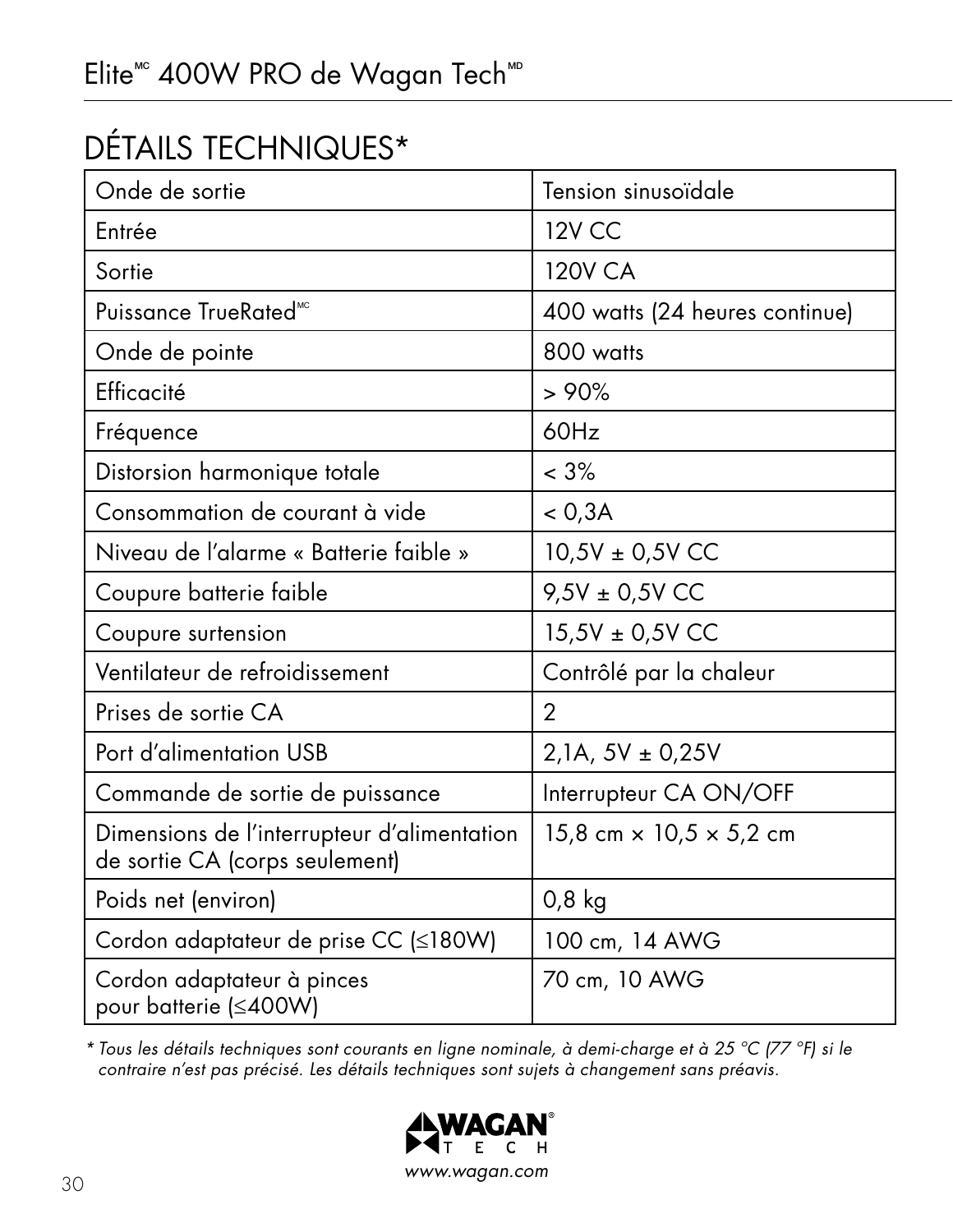# AVERTISSEMENT

- **LA PUISSANCE DE L'ONDULEUR PEUT CAUSER LA MORT. LA MAUVAISE UTILISATION DE CET ONDULEUR PEUT CAUSER DES DÉGÂTS MATÉRIELS AINSI QUE DES LÉSIONS PHYSIQUES OU MORTELLES.**
- Tenir l'onduleur loin de toute source de chaleur directe et matière combustible.
- Maintenir bien aéré : cet appareil dégage de la chaleur.
- Garder l'onduleur dans un endroit sec.
- Ne pas utiliser avec un appareil de plus de 400 watts.
- L'onduleur est destiné à être branché à une source de puissance de 12 volts de CC seulement.
- Ne pas tenter de brancher l'onduleur dans aucune autre source d'alimentation, y compris les sources d'alimentation en CA.
- La mauvaise polarité des piles peut endommager l'onduleur et annuler la garantie.
- Ne pas ouvrir l'onduleur : aucune pièce se trouvant à l'intérieur ne peut être réparée.
- NE DÉPASSEZ PAS la limite de charge de la prise d'allume-cigare de votre véhicule.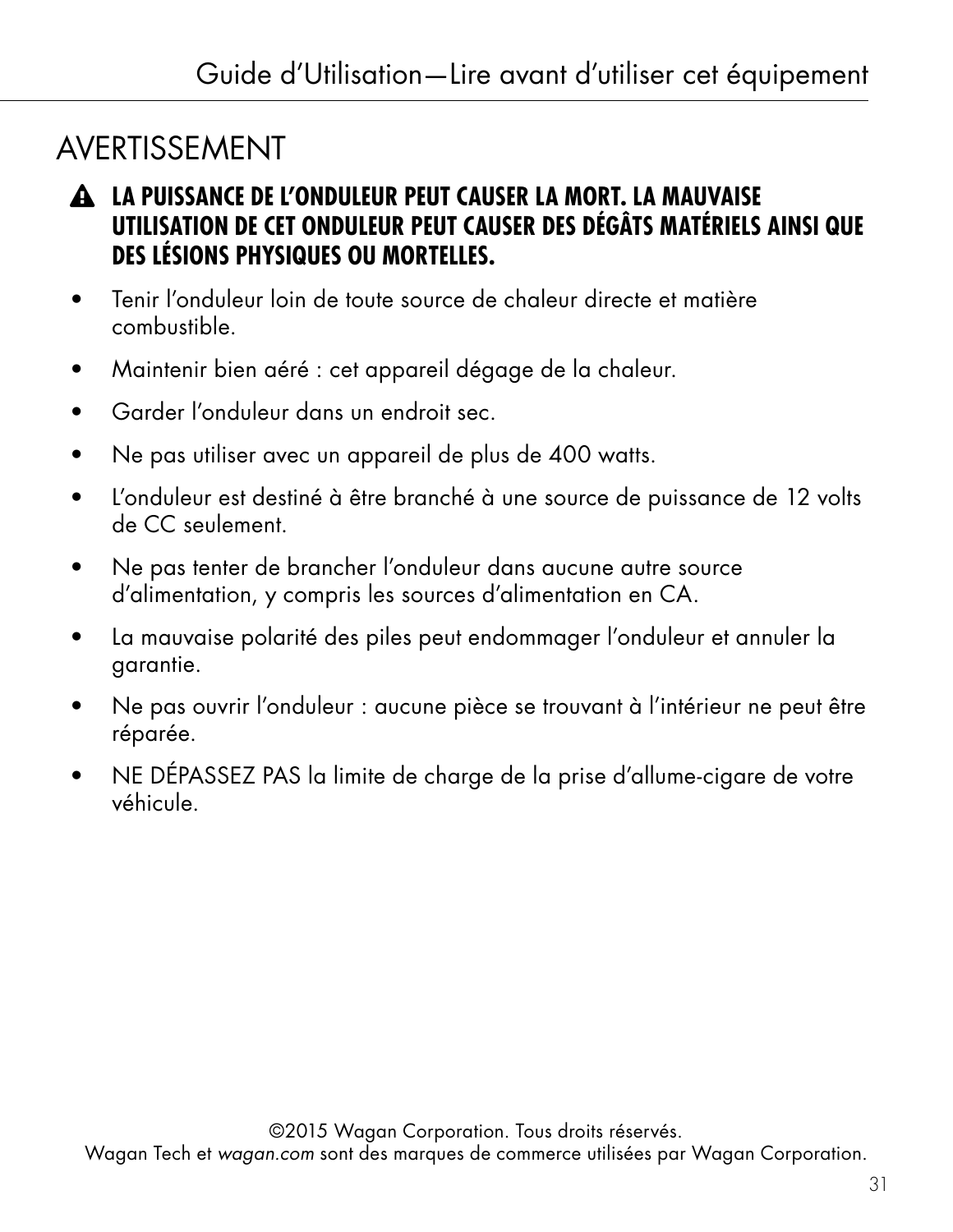### PANNEAU AVANT



- Interrupteur ON/OFF Commande la sortie du CA de l'onduleur.
- DEL Marche (Vert) Le voyant vert indique que l'onduleur fonctionne normalement.
- DEL Erreur (Rouge) Le voyant rouge indique que l'onduleur a été éteint par une surchauffe, surcharge, sous-tension ou surtension.
	- Éteindre immédiatement tous les appareils en CA si le voyant rouge s'allume. Laisser l'onduleur refroidir avant de le remettre en marche. Assurez-vous que les clapets d'aération ne sont pas obstrués.
	- Si l'onduleur s'est éteint après avoir émis un bourdonnement, il est possible qu'un problème ait été causé par une surcharge avec soustension ou un problème de câbles.
- Prises de Sortie CA Deux prises pouvant ensemble émettre jusqu'à 1,6 ampères à 120V de courant alternatif 60 Hz.

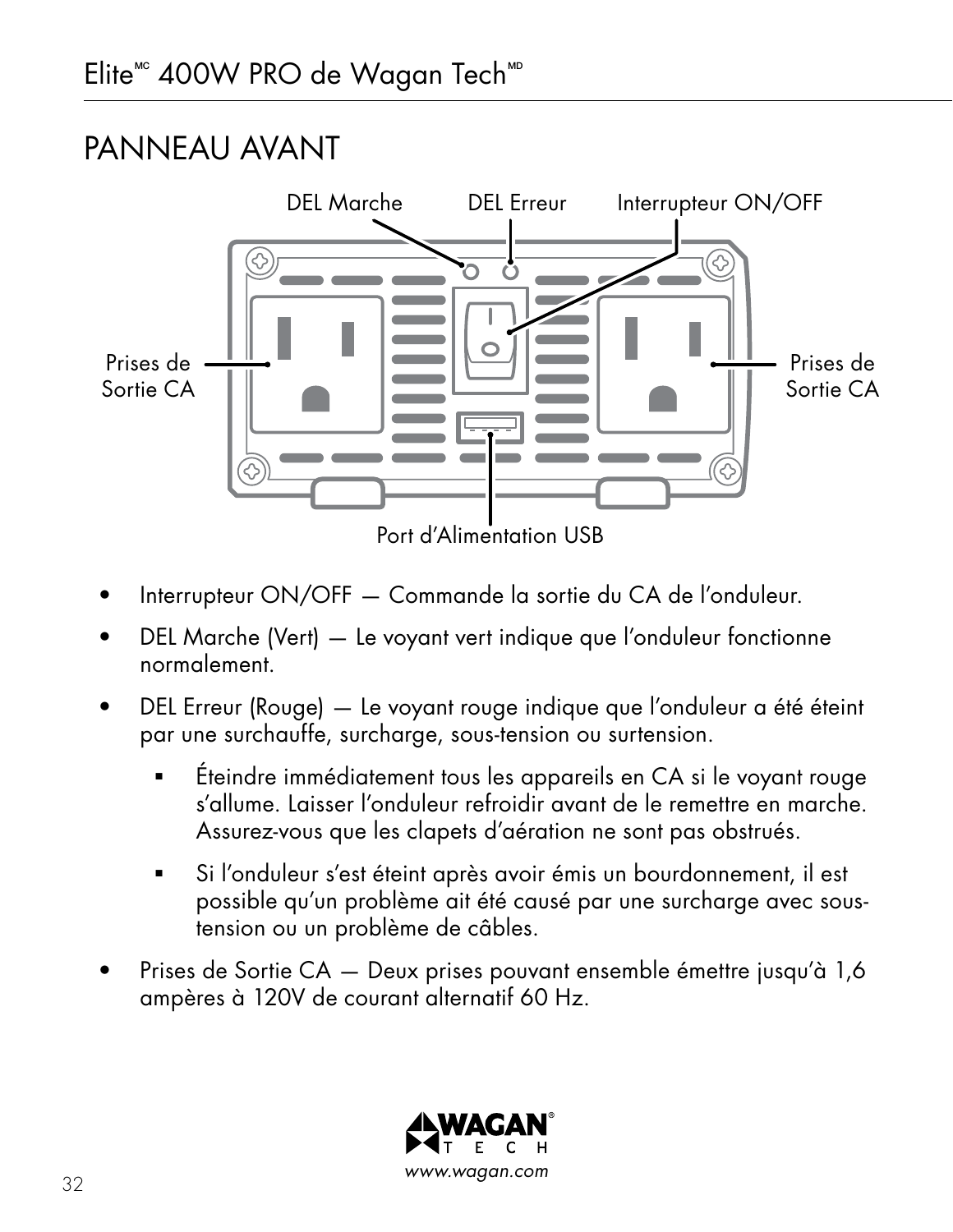- Prise d'Alimentation USB Prise d'alimentation jusqu'à 5 volts à 2,1A pour le chargement ou l'alimentation de smartphones, tablettes, liseuses, lecteurs MP3, GPS et autres petits appareils électroniques.
- Alarme Audio (interne) Un bourdonnement se fait entendre lorsque les batteries sont faibles. Réduire la charge de CA, charger la batterie et examiner le câble CC pour détecter les pertes excessives.

# PANNEAU ARRIÈRE



- Borne Positive Entrée CC Positif (+) (Rouge)
- Borne Négative Entrée CC Négatif (−) (Noir)
- Ventilateur de Refroidissement Haute vitesse, et contrôlé par la charge
- Borne de Terre Pour la connexion d'un fil de terre de sécurité isolé. Ce fil de sécurité protège le technicien dans l'éventualité peu probable d'une défaillance de l'isolation des câbles ou du boîtier.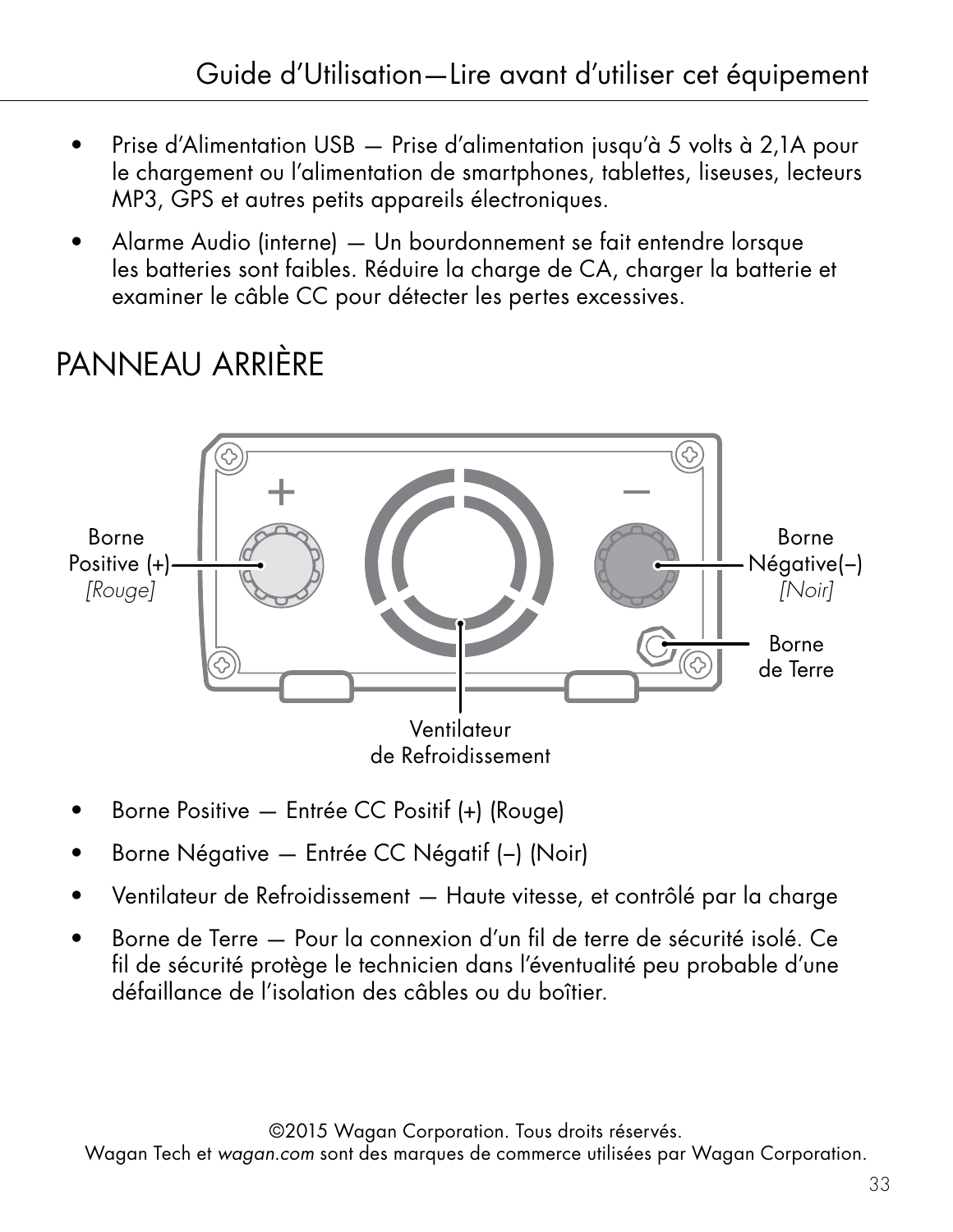# ASPECTS À CONSIDÉRER – CHARGE

La possibilité d'utiliser l'onduleur pour alimenter un appareil dépend grandement de la charge de démarrage de ce dernier. La charge initiale est momentanée. Pour plusieurs appareils cette charge est environ le double de la charge continue, quoique la charge de démarrage puisse être jusqu'à huit fois plus élevée que la charge continue.

Puisque l'onduleur s'éteint automatiquement après une surcharge, il n'y a aucun danger d'endommager l'onduleur ou l'appareil. Le voyant rouge indique une défaillance de l'onduleur.

#### *Puissance maximale des accessoires pour prises d'alimentation de véhicule*

La plupart des accessoires pour prise d'alimentation de véhicule qui sont contrôlées à partir du commutateur d'allumage sont sécurisées à 15A. Ceci limite le rendement de l'onduleur à environ 180W.

Pour alimenter les appareils de 400W : Pour un usage temporaire, branchez un cordon adaptateur à pinces pour batterie (non inclus) à l'onduleur et suivez la procédure décrite à la section « Connexion de votre onduleur ».

Il n'y a aucun danger à laisser l'onduleur directement câblé à la batterie si l'onduleur est mis à OFF après chaque utilisation. L'onduleur se fermera lorsque le niveau de la batterie du véhicule baissera à 9,5 V pour empêcher la batterie de se vider complètement..

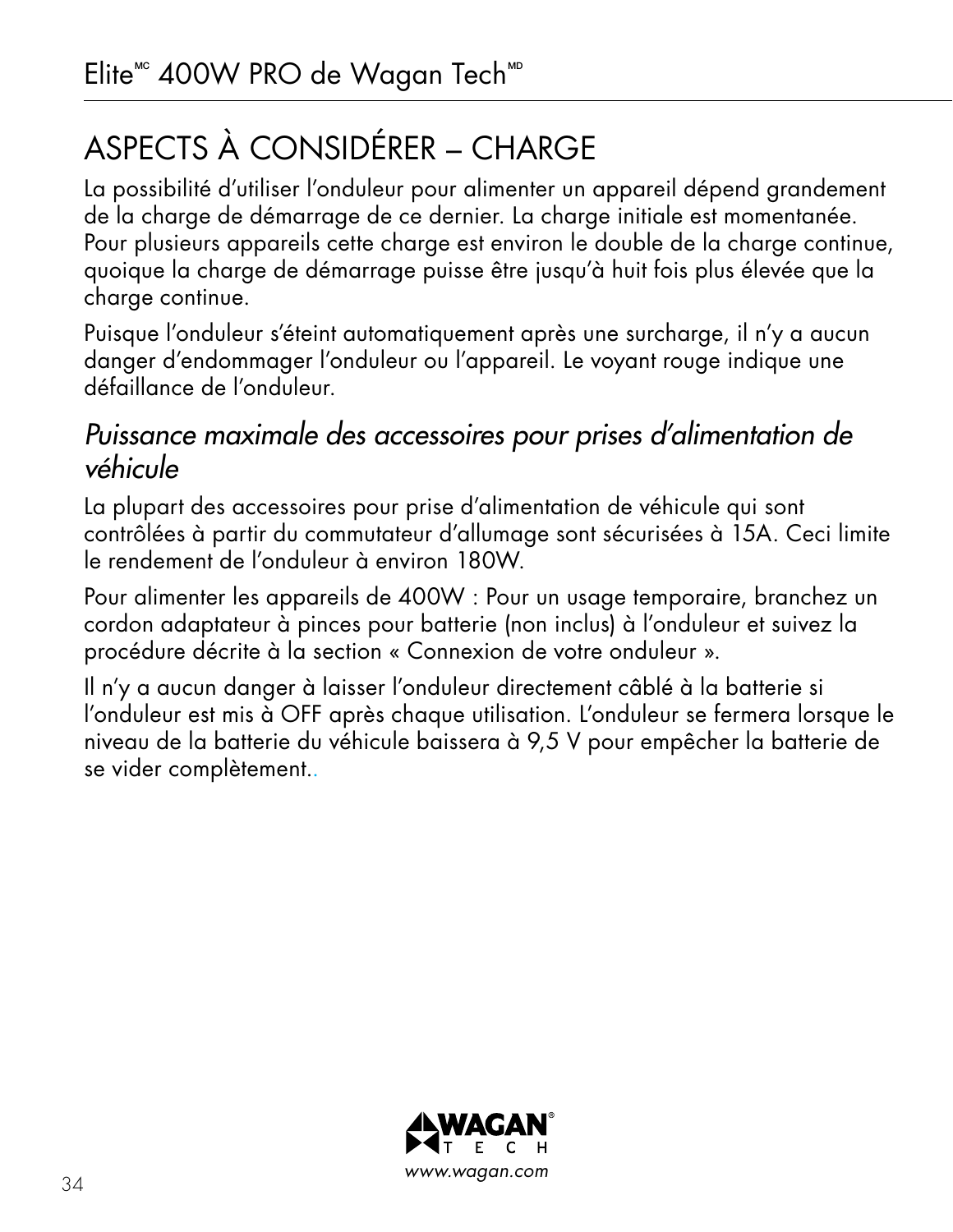## ÉTABLIR LA PUISSANCE MAXIMALE EN WATTS DE L'APPAREIL

#### Ne pas dépasser 400 watts de charge maximale de CC, au risque d'éteindre l'onduleur.

La plupart des outils et appareils électriques et audio-vidéo porte une vignette indiquant les exigences en watts de l'appareil. Si cette information est indiquée en ampères, multiplier la valeur par 120 (120V CA) pour obtenir l'équivalent en watts. Par exemple, 0,5 ampère correspond à 60 watts.

WATTS = VOITS  $\times$  AMPÈRES

N'oubliez pas la poussée de démarrage causée par les appareils motorisés. Ne pas dépasser une poussée de charge momentanée de 800 watts avec l'onduleur, à risque de causer une panne immédiate par surcharge ou de brûler un fusible.

## BRANCHER L'ONDULEUR

*Cordon Adaptateur de Prise CC — Jusqu'à 180W de Sortie*



1. Brancher le fil de cuivre isolé à la borne de mise à la terre. L'autre extrémité du fil de terre doit être branché à un point adéquat de mise à la terre. Utiliser le moins de fil possible. Brancher ce fil au châssis du véhicule ou au système d'ancrage de votre embarcation. En ville, le fil de terre peut être branché à une canalisation souterraine d'eau froide en métal. En région éloignée, le fil de terre peut être branché à un point terrestre. Dans l'éventualité peu probable d'un court-circuit, l'utilisation de l'onduleur mal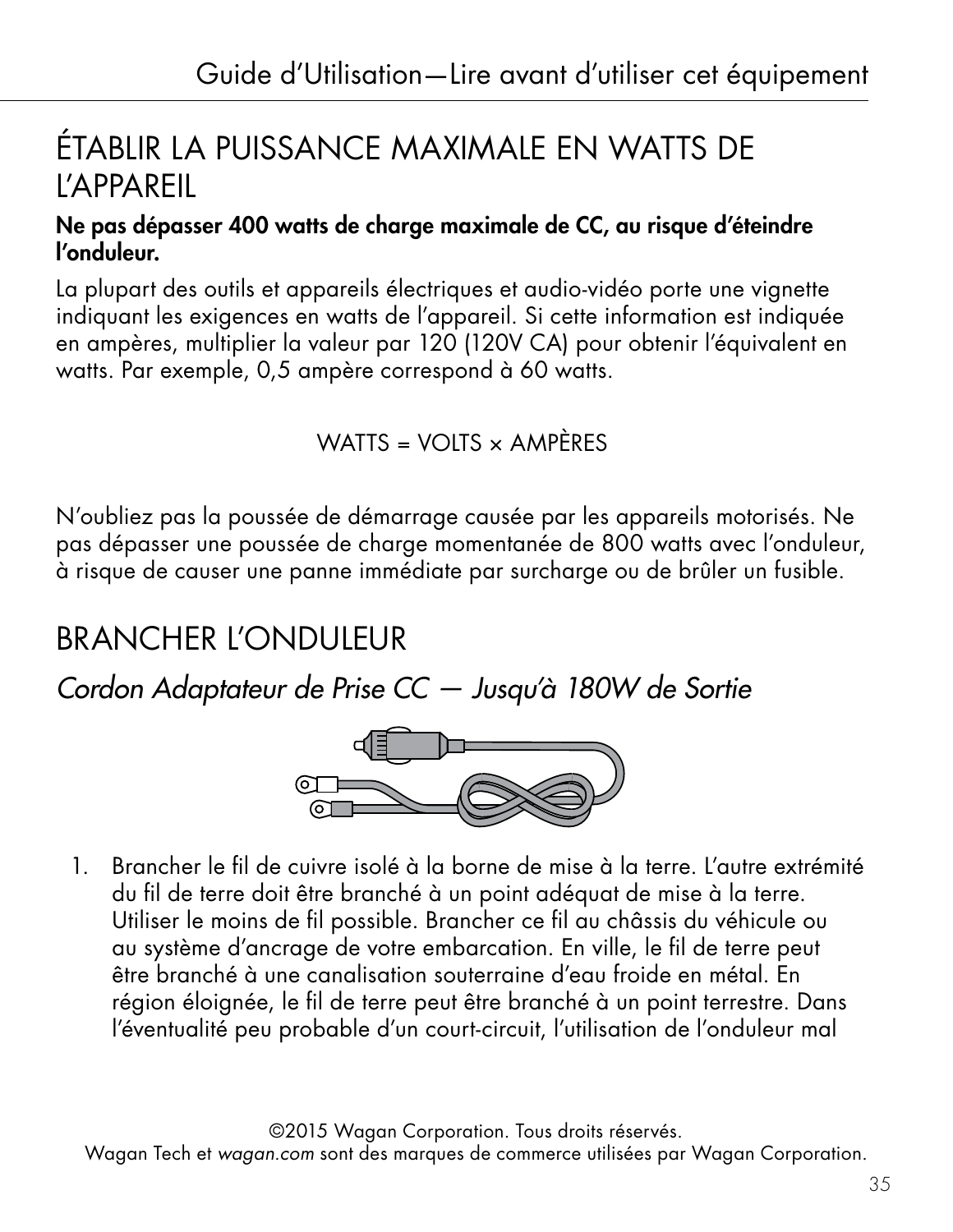mis à terre peut causer un choc électrique. Ne pas brancher directement le fil de terre à une borne de CC négative.

- 2. Branchez les bornes rouge (+) et noir (−) du cordon adaptateur de prise CC aux bornes rouge (+) et noir (−) à l'arrière de l'onduleur.
	- Assurez-vous de les brancher avec les bonnes polarités des bornes à l'arrière de l'onduleur. Des connexions de polarité inversées feront sauter le fusible dans l'onduleur et peuvent l'endommager de manière permanente. Les dommages causés par une inversion de polarité annuleront la garantie.
- 3. Branchez la fiche du cordon adaptateur CC dans l'accessoire pour la prise CC 12V de votre véhicule. Il se pourrait que vous deviez placer le commutateur d'allumage à la position accessoire si le moteur du véhicule n'est pas en marche.
- 4. Brancher le cordon de l'appareil CA dans la prise de sortie CA de l'onduleur et/ou dans la prise d'alimentation USB de l'appareil CA.
- 5. Placer l'interrupteur ON/OFF en position ON. Le voyant vert indique que l'onduleur est alimenté et qu'il fonctionne normalement.
- 6. Entre les utilisations, mettre l'interrupteur ON/OFF en position OFF. Nous recommandons également de débrancher le cordon adaptateur CC de la prise CC du véhicule.

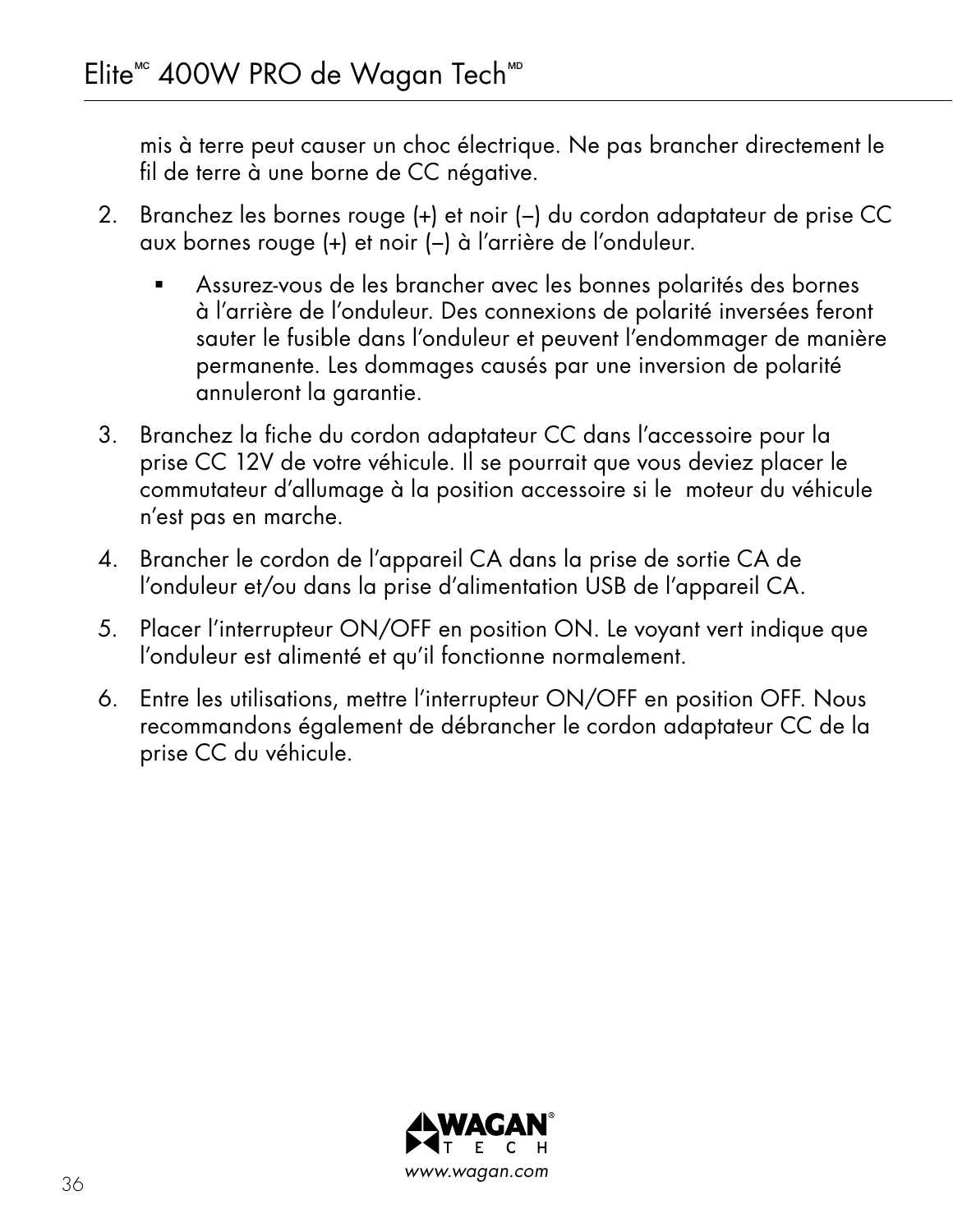*Cordon Adaptateur pour Pince à Batterie — Jusqu'à 400W de Sortie*



- 1. Brancher le fil de cuivre isolé à la borne de mise à la terre. L'autre extrémité du fil de terre doit être branché à un point adéquat de mise à la terre. Utiliser le moins de fil possible. Brancher ce fil au châssis du véhicule ou au système d'ancrage de votre embarcation. En ville, le fil de terre peut être branché à une canalisation souterraine d'eau froide en métal. En région éloignée, le fil de terre peut être branché à un point terrestre. Dans l'éventualité peu probable d'un court-circuit, l'utilisation de l'onduleur mal mis à terre peut causer un choc électrique. Ne pas brancher directement le fil de terre à une borne de CC négative.
- 2. Brancher la borne rouge du cordon adaptateur (inclus) pour pince à batterie CC à la borne rouge positive située à l'arrière de l'onduleur.
- 3. Brancher les deux pinces à batterie à la batterie.
	- Prendre soin de brancher la bonne pince à la bonne polarité des deux terminaux. La connexion inverse de polarités disjoncte le fusible de l'onduleur de manière permanente. Tout dommage causé par la polarité inverse annule la garantie.
- 4. Brancher le connecteur négatif (−) noir au raccord situé à l'arrière de l'onduleur. Une étincelle ou un bourdonnement pourraient se produire momentanément.
- 5. Brancher le cordon de l'appareil CA dans la prise de sortie CA de l'onduleur et/ou dans la prise d'alimentation USB de l'appareil CA.
- 6. Placer l'interrupteur ON/OFF en position ON. Le voyant vert indique que l'onduleur est alimenté et qu'il fonctionne normalement.
- 7. Entre les utilisations, mettre l'interrupteur ON/OFF en position OFF.

©2015 Wagan Corporation. Tous droits réservés.

Wagan Tech et *wagan.com* sont des marques de commerce utilisées par Wagan Corporation.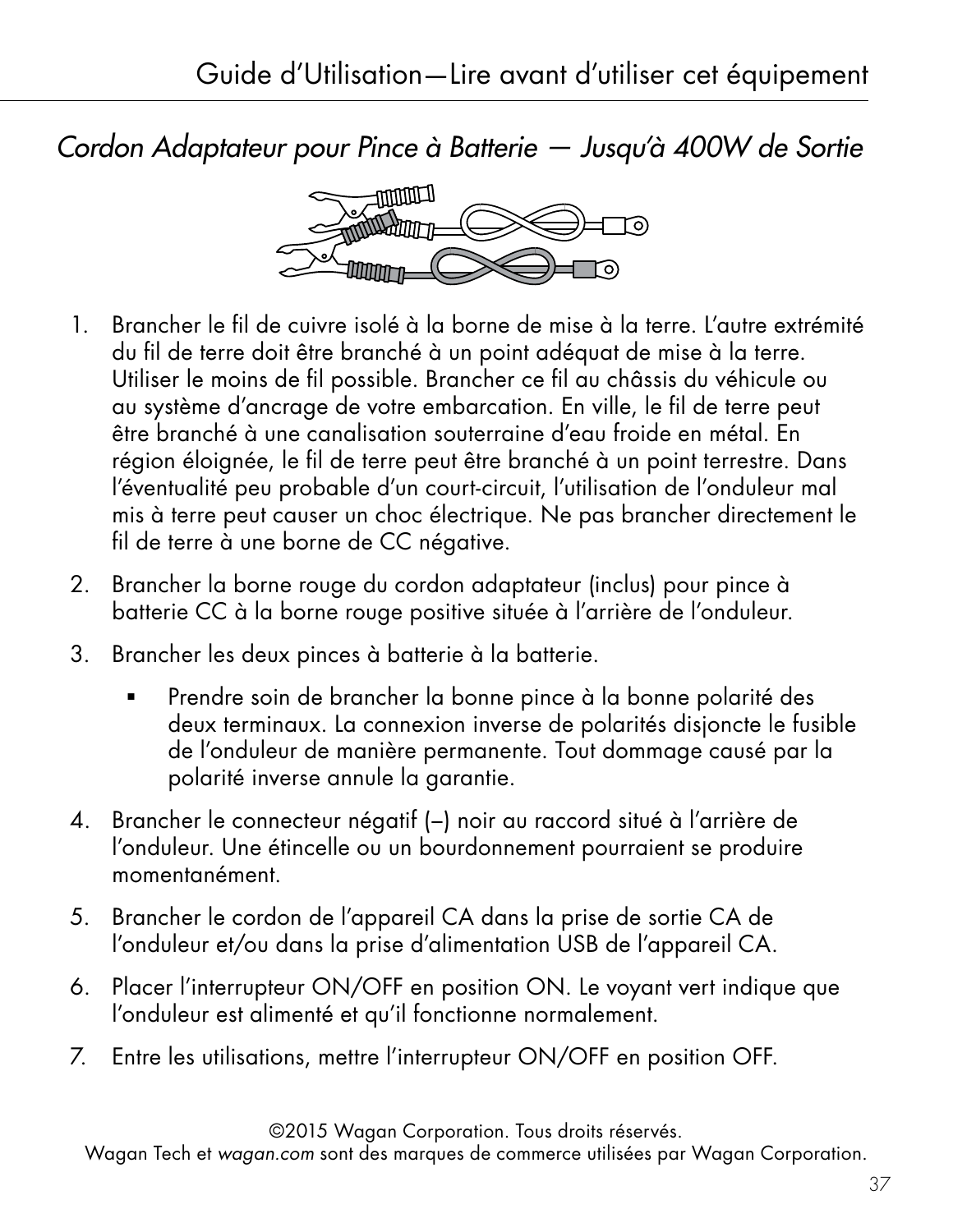## PROBLÈMES D'UTILISATION : CONSEILS POUR LES APPAREILS AUDIO-VIDÉO

Bien que tous les onduleurs soient protégés et filtrés pour réduire au minimum l'interférence du signal, le brouillage de la télévision pourrait être inévitable, surtout si le signal est faible. Cependant, les suggestions suivantes pourraient vous aider à améliorer la réception

- Assurez-vous que l'antenne de la télévision permette d'obtenir un signal clair en conditions normales (télévision branchée dans une prise murale de 110V/120V CA), et que le câble de l'antenne soit de bonne qualité et bien protégé.
- Il se peut que l'alternateur du véhicule dégage un bruit électrique. Des filtres peuvent être installés sur l'alternateur pour en réduire le bruit.
- Changer la position de l'onduleur, des câbles de l'antenne et du câble d'alimentation de la télévision.
- Isoler la télévision, son câble d'alimentation et les câbles de l'antenne de la source d'alimentation de 12 volts en reliant un câble d'extension entre l'onduleur et la télévision.

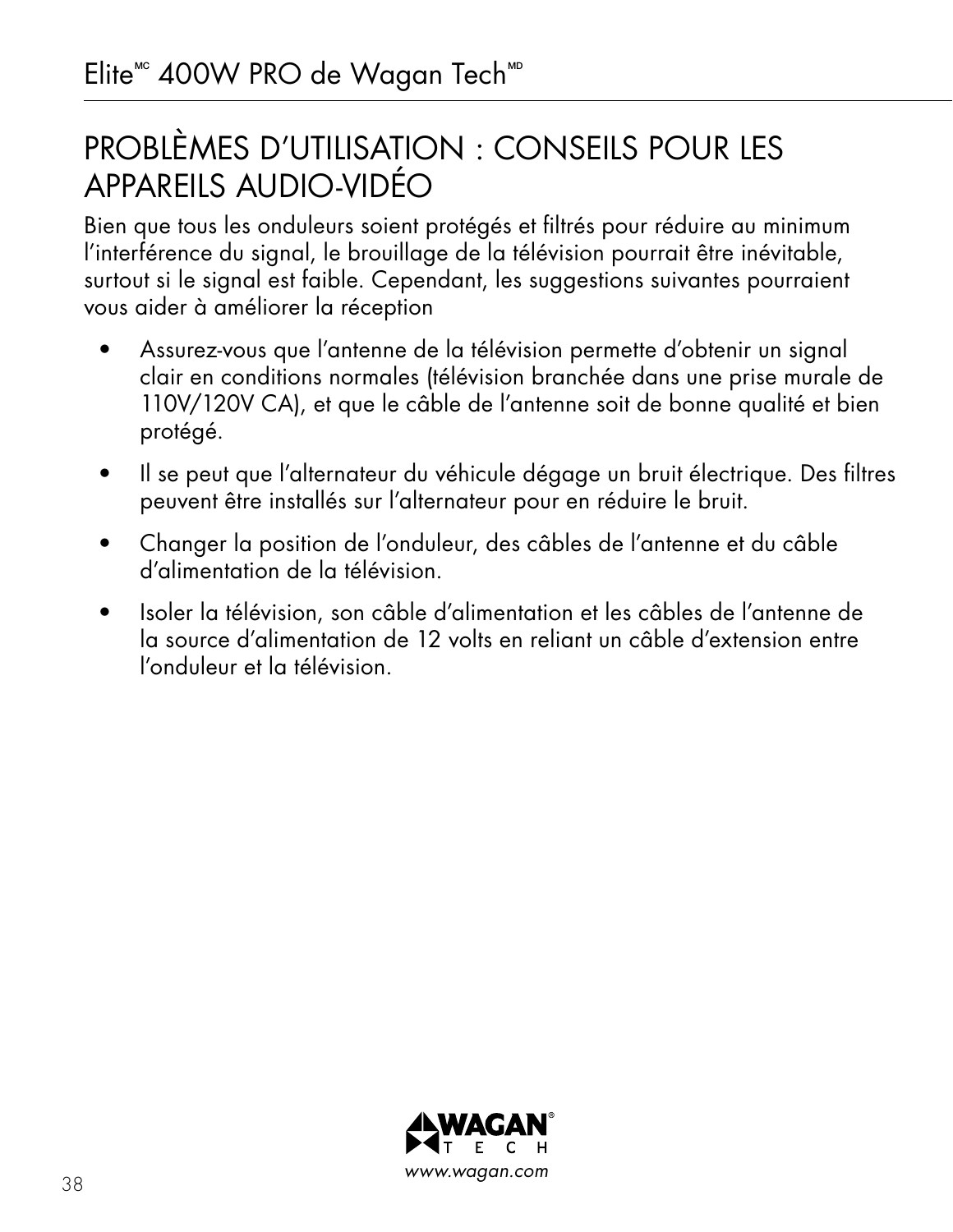# RÉSOLUTION DE PROBLÈMES

PROBLÈME : Tension de sortie faible ou nulle – Voyant rouge allumé

| Raison                                                                                                      | Solution     |
|-------------------------------------------------------------------------------------------------------------|--------------|
| Mauvais contact avec les bornes de la   Bien nettoyer les bornes. Réinstaller et<br>batterie ou l'onduleur. | bien serrer. |

#### PROBLÈME : Aucune tension de sortie – Aucun voyant allumé

| Raison        | Solution                                                                                         |
|---------------|--------------------------------------------------------------------------------------------------|
| Fusible brûlé | Examiner le fusible. S'il a brûlé, le<br>remplacer avec un fusible identique de<br>même capacité |

#### PROBLÈME : Onduleur éteint automatiquement – Voyant rouge allumé

| Raison                                              | <b>Solution</b>                                                                                |
|-----------------------------------------------------|------------------------------------------------------------------------------------------------|
| Tension d'accumulateur inférieure à<br>9,5 volts.   | Charger ou remplacer la batterie.                                                              |
| Onduleur trop chaud (mise en veille<br>surchauffe). | Laisser l'onduleur refroidir.                                                                  |
|                                                     | S'assurer que la ventilation est<br>adéquate.                                                  |
|                                                     | Réduire la charge de l'onduleur à<br>la puissance de sortie maximale<br>TrueRated <sup>"</sup> |

#### PROBLÈME : Onduleur éteint – Voyant rouge allumé

| Raison                          | Solution                                                                              |
|---------------------------------|---------------------------------------------------------------------------------------|
| Suralimentation par l'appareil. | Ne pas utiliser cet appareil avec<br>l'onduleur. Choisir un onduleur plus<br>puissant |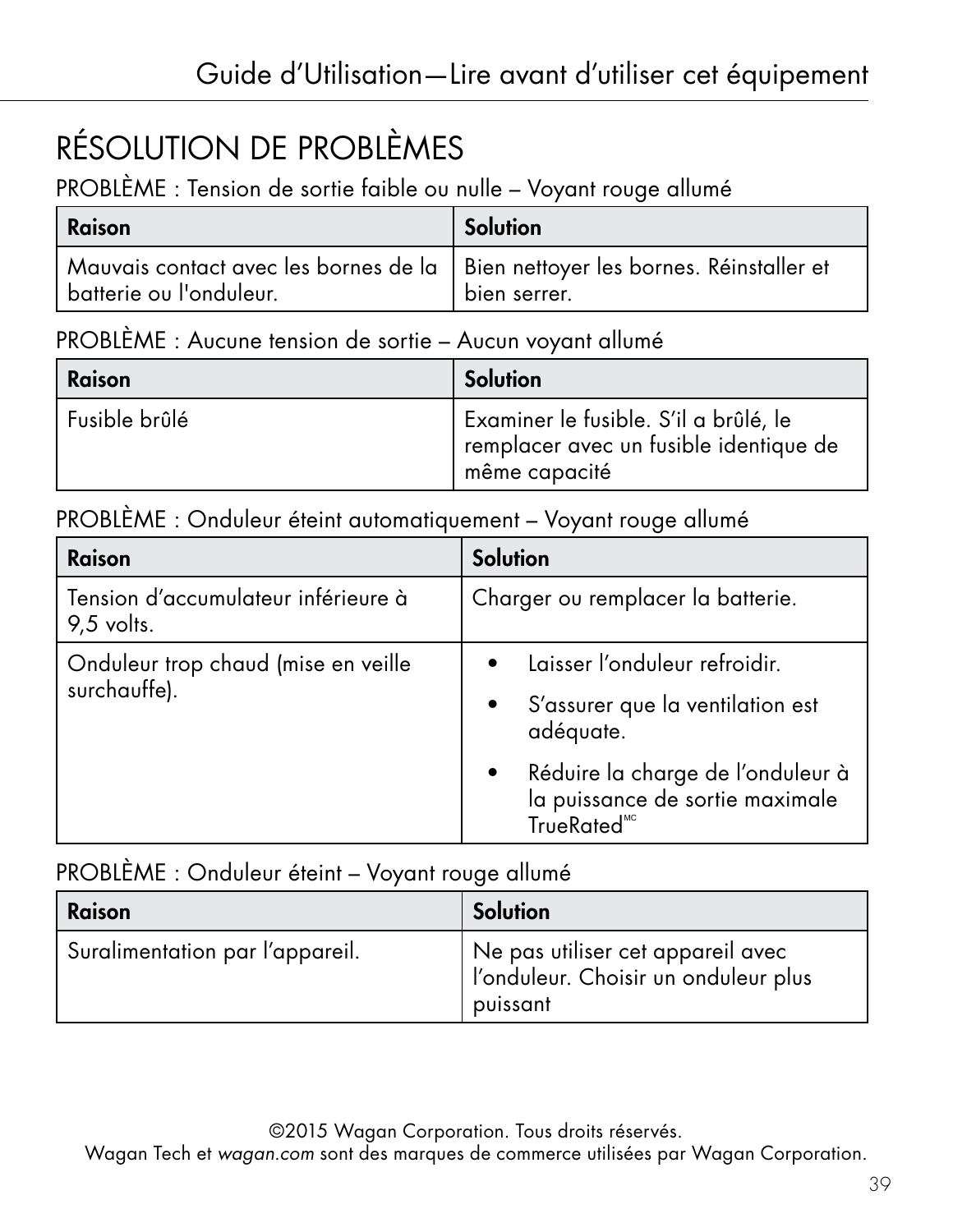| ROBLEIVIL, BOURGONNEMENT COMMODEL                                       |                                                                            |
|-------------------------------------------------------------------------|----------------------------------------------------------------------------|
| Raison                                                                  | Solution                                                                   |
| Tension d'entrée inférieure à 10,5 volts.                               | Maintenir la tension d'entrée supérieure<br>à 10,5 volts.                  |
| Batterie faible ou en mauvais état                                      | Recharger ou changer la batterie                                           |
| Câble mal relié                                                         | Examiner les bornes et resserrer toutes<br>les connexions.                 |
| Puissance inadéquate transmise à<br>l'onduleur ou chute de tension trop | Utiliser de plus gros câbles de CC.<br>Utiliser des câbles les plus courts |

PROBLÈME : Bourdonnement continuel

## JETER/RECYCLER L'ONDULEUR

importante.

Les produits électroniques renferment des matières toxiques si elles sont mal éliminées. Contacter l'administration de votre région pour savoir comment jeter ou recycler votre onduleur.

possible

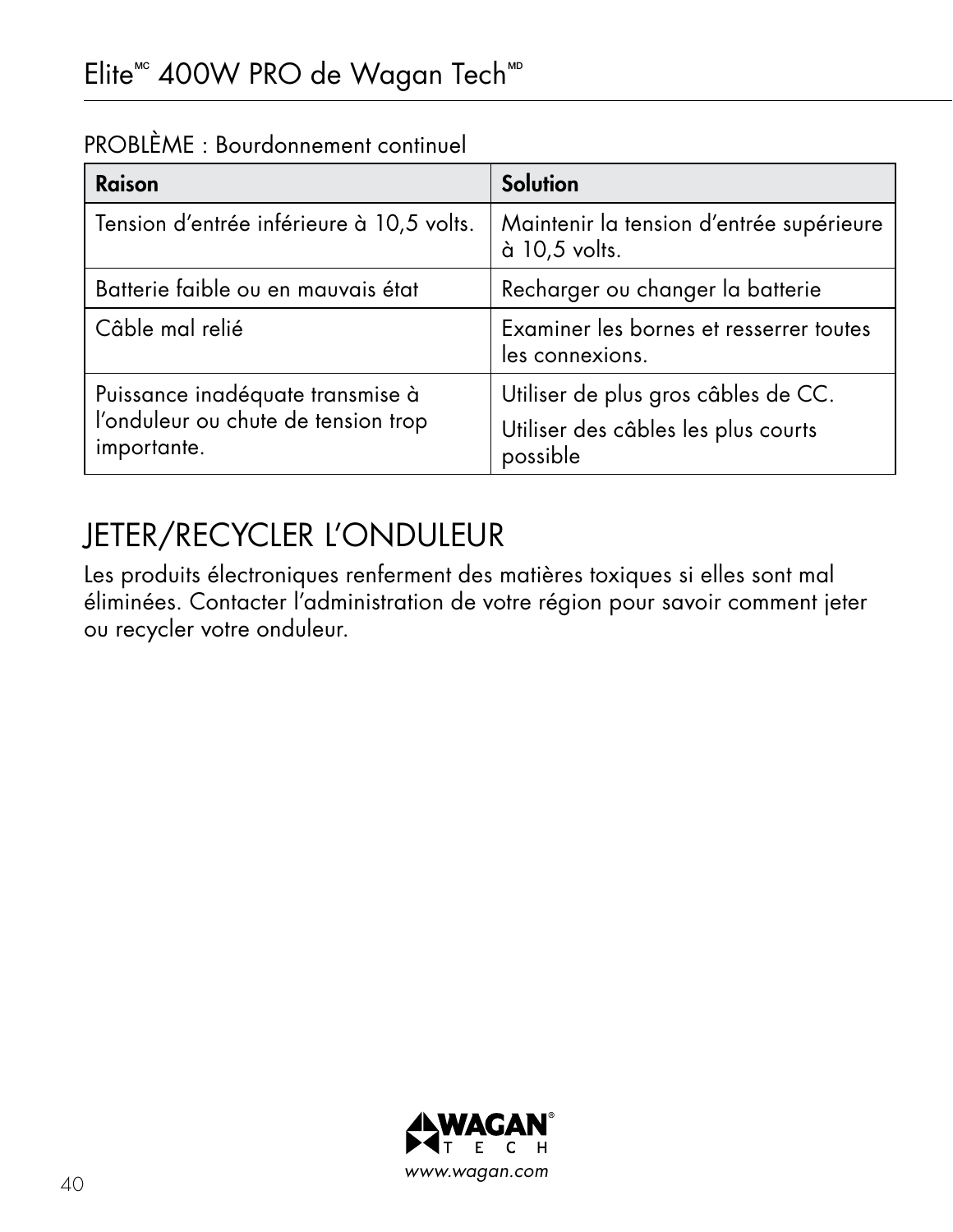### Garantie Limitée de WAGAN Corporation

#### **La garantie de WAGAN Corporation est limitée aux produits vendus uniquement aux États-Unis.**

#### **Durée de la garantie :**

Le produit est garanti à l'acheteur original pour une période de deux (2)années à compter de la date d'achat originale, de toute défectuosité de matériau ou de main d'œuvre. WAGAN Corporation décline toute responsabilité pour tout dommage conséquent. En aucun cas, WAGAN Corporation ne sera responsable pour tout montant en dommage supérieur au montant payé pour le produit au prix de détail.

#### **Garantie de performance:**

Pendant la période de garantie, un produit défectueux sera remplacé par un modèle comparable lorsque le produit est retourné à WAGAN Corporation avec un reçu original du magasin. WAGAN Corporation remplacera ou réparera, à sa discrétion, la pièce défectueuse. Le produit de remplacement sera garanti pour le reste de la période originale de garantie. Cette garantie ne s'applique à aucune unité qui a été utilisée contrairement aux instructions écrites fournies.

#### **Limitations de la garantie :**

Cette garantie remplace toute garantie explicite ou implicite et aucun représentant ou personne n'est autorisé à assumer toute autre responsabilité en lien avec la vente ou les produits. Les réclamations ne sont pas valides pour la défectuosité ou la défaillance de fonctionnement ou la défaillance du produit sous tout autre principe de droit ou d'équité, contrat ou loi commerciale, incluant mais non limité, à la négligence, grossière négligence, responsabilité absolue, bris de garantie et bris de contrat.

#### **Retours** :

Veuillez contacter le service à la clientèle par téléphone, courriel ou visiter notre site Web à la page « Service à la clientèle » pour des instructions et connaître la procédure pour faire une réclamation. WAGAN Corporation n'est pas responsable pour tout frais d'expédition pour retour de(s) produit(s) pour réparation ou remplacement, ni pour le retour de tout produit sans numéro d'autorisation officiel de retour (RA#).

Enregistrez votre produit en ligne à : http://tinyurl.com/wagan-registration pour être ajouté à notre liste d'envoi. Vous recevrez les aperçus sur nos produits, promotions et événements.

*©2015*